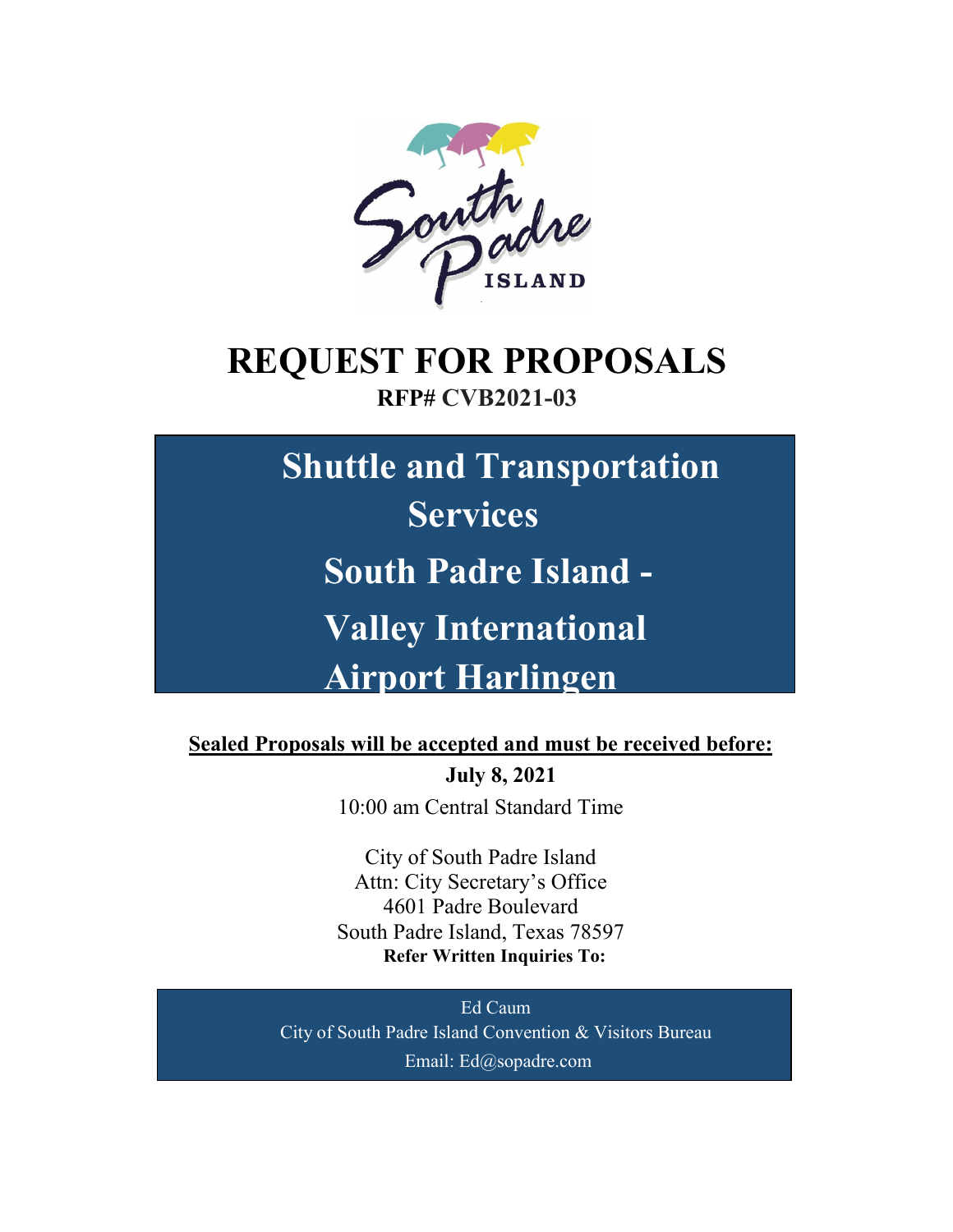### **TABLE OF CONTENTS**

#### **SECTION I: GENERAL INFORMATION**

A. Purpose of Request

#### **SECTION II: DEFINITIONS**

#### **SECTION III: NOTICE TO OFFEROR(S)**

- A. Notice
- B. Questions and Inquiries
- C. Schedule of Important Dates
- D. Finalist Presentation/ On-site Visit

#### **SECTION IV: STANDARD TERMS AND CONDITIONS**

#### **SECTION V: SCOPE OF SERVICES**

### **SECTION VI: SUBMISSION REQUIREMENTS**

#### **SECTION VII: EVALUATION AND SELECTION PROCESS**

- A. Offeror(s) Qualifications
- B. Method of Selection
- C. Stage One Evaluation Criteria
- D. Stage Two Evaluation Criteria

### **SECTION VIII: CERTIFICATION AND ACKNOWLEDGEMENT**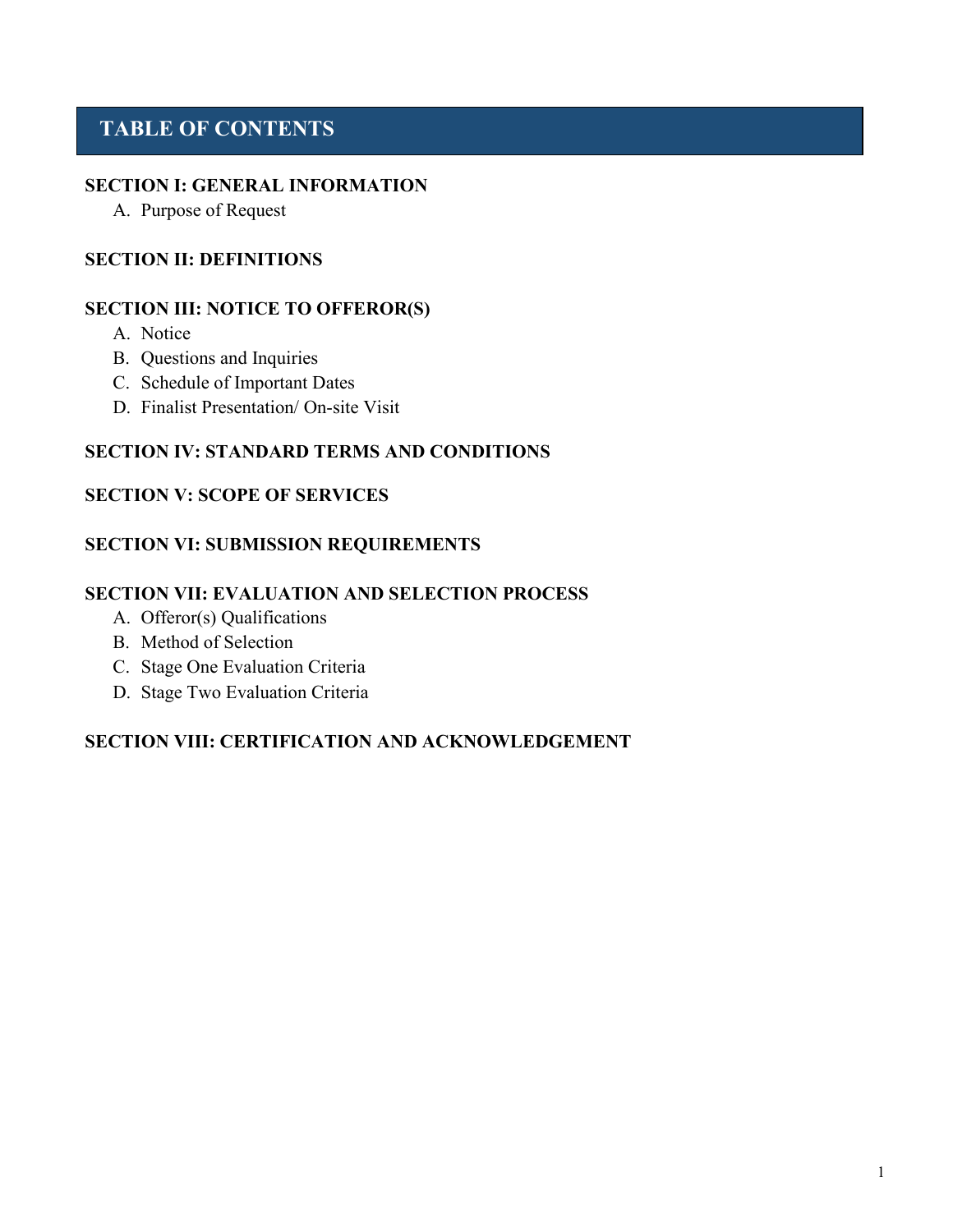### **I. GENERAL INFORMATION**

### A. Purpose of Request

Through this Request for Proposal ("RFP"), the South Padre Island Convention and Visitors Bureau (SPI CVB) is seeking competitive proposals from qualified firms and individuals to enter into an agreement to provide labor, personnel, equipment, and furnishings to operate and manage an on-demand shared ride common carrier shuttle service ("Service") between the Valley International Airport (HRL) and South Padre Island, Texas.

### **1. OVERVIEW**

The SPI CVB intends to award a two (2) year, fixed-price contract for on-demand, shared ride services to two or more qualified operators (OPERATORS) that can meet the requirements stipulated herein. The intent is to provide sustainable share-ride services to the best extent possible. SPI CVB will subsidize OPERATORS through a Per-Trip Subsidy for qualifying passenger revenue trips on a monthly bases as defined.

### **2. ANTICIPATED SCHEDULE**

| <b>Proposal Phase</b>                            | Date      |  |
|--------------------------------------------------|-----------|--|
| <b>Issuance of RFP</b>                           | 6/10/2021 |  |
| <b>Deadline for Submitting Written Questions</b> | 6/24/2021 |  |
| <b>Proposal Deadline</b>                         | 7/8/2021  |  |
| <b>Proposal Review to be completed</b>           | 7/16/2021 |  |

### **II. DEFINITIONS**

### **3. DEFINITIONS**

**Qualifying Passenger Revenue Trip** – A revenue passenger trip between either Valley International Airport and the City of South Padre Island or the City of South Padre Island and Valley International Airport.

**Per-trip Subsidy** – A Per-trip Subsidy of \$10.00 (Incentive is capped at 100,000 passengers annually) will be paid on monthly to OPERATORS based on the number of qualifying passenger revenue trips made during the previous month.

### **4. REVENUE PER TRIP**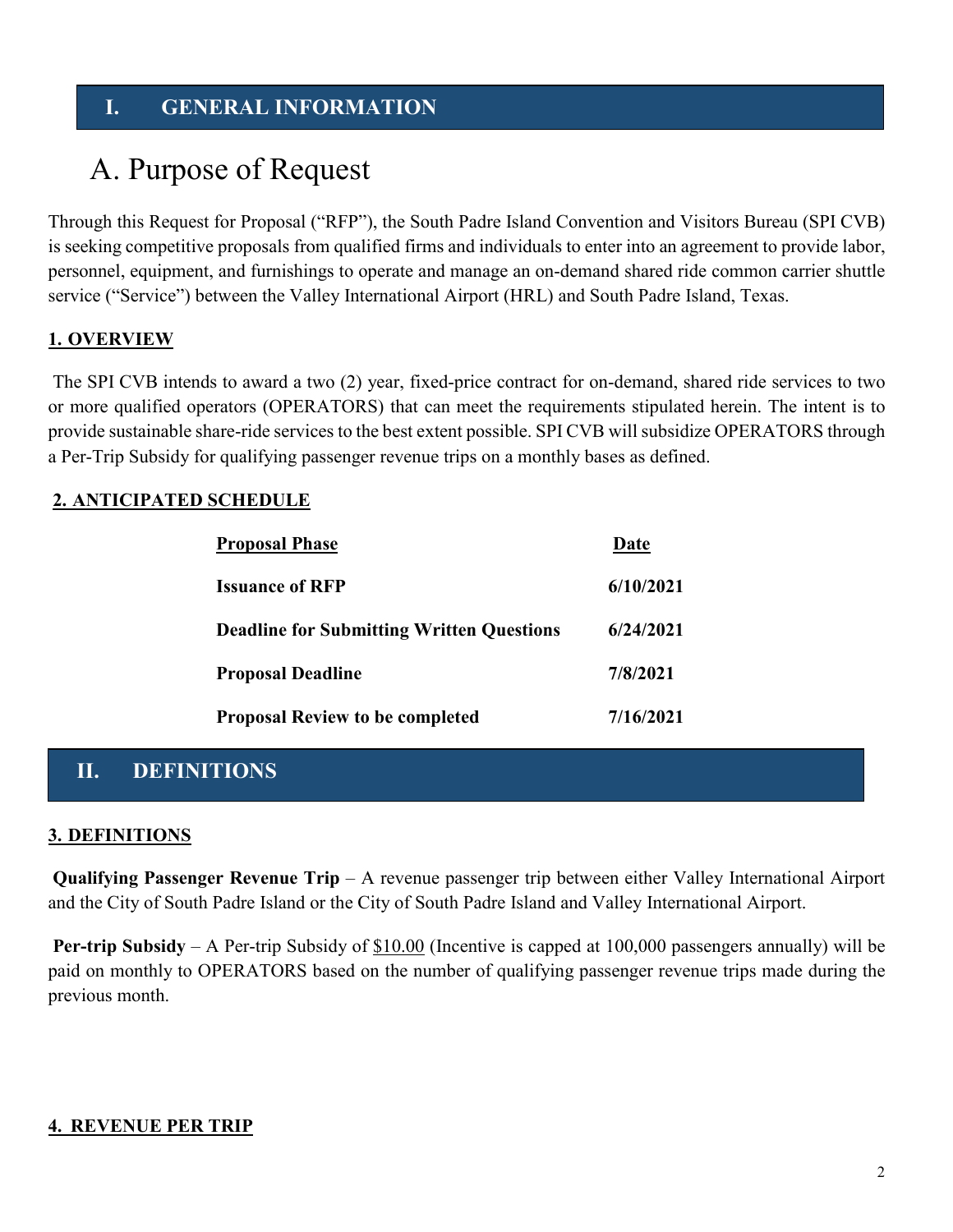A. The OPERATOR shall bill SPI CVB based on the total qualifying passenger revenue trips between Valley International Airport and the City of South Padre Island multiplied by the current Per-Trip Subsidy on a monthly basis.

B. The OPERATOR shall keep a list of all pick-up and drop off information, including locations, for each run on any given day. This manifest list shall accompany the monthly all monthly bills to SPI CVB and use in calculating monthly subsidies

### **5. AVAILABILITY OF VEHICLES AND OPERATORS**

### A. REVENUE VEHICLES

1. At a minimum, the OPERATOR shall have available, for Shared Ride service operations, 2 lift equipped vehicles.

2. The OPERATOR shall properly maintain and insure all vehicles during the contract period.

3. SPI CVB shall determine and schedule the hours of operation to be performed by the OPERATOR. The OPERATOR shall ensure that each operator has sufficient time to pre-trip each vehicle and travel to the first pick-up address on the manifest on time. The first pick-up address can be located at the Valley International SPI CVB or anywhere within the Town of South Padre Island.

4. The SPI CVB will take input from the OPERATOR on peak travel times based on flights going in and out of VIA. The goal of this service is to shuttle passengers at peak times so as to alleviate lengthy wait times at the airport.

### **6. OPERATIONS AND SCHEDULING**

### A. Trips

1. Demand trips may be reserved two-hours in advance up to 60 days in advance by dedicated website owned and operated by the OPERATOR, a phone call to the operator or in person at a pickup/drop off point.

2. The SPI CVB reserves the right to reserve the use of the buses to meet the needs of groups and meetings to the island at no additional cost other than the per trip subsidy.

3. The SPI CVB reserves the right to request a record of reservations made through the Operator's website booking system.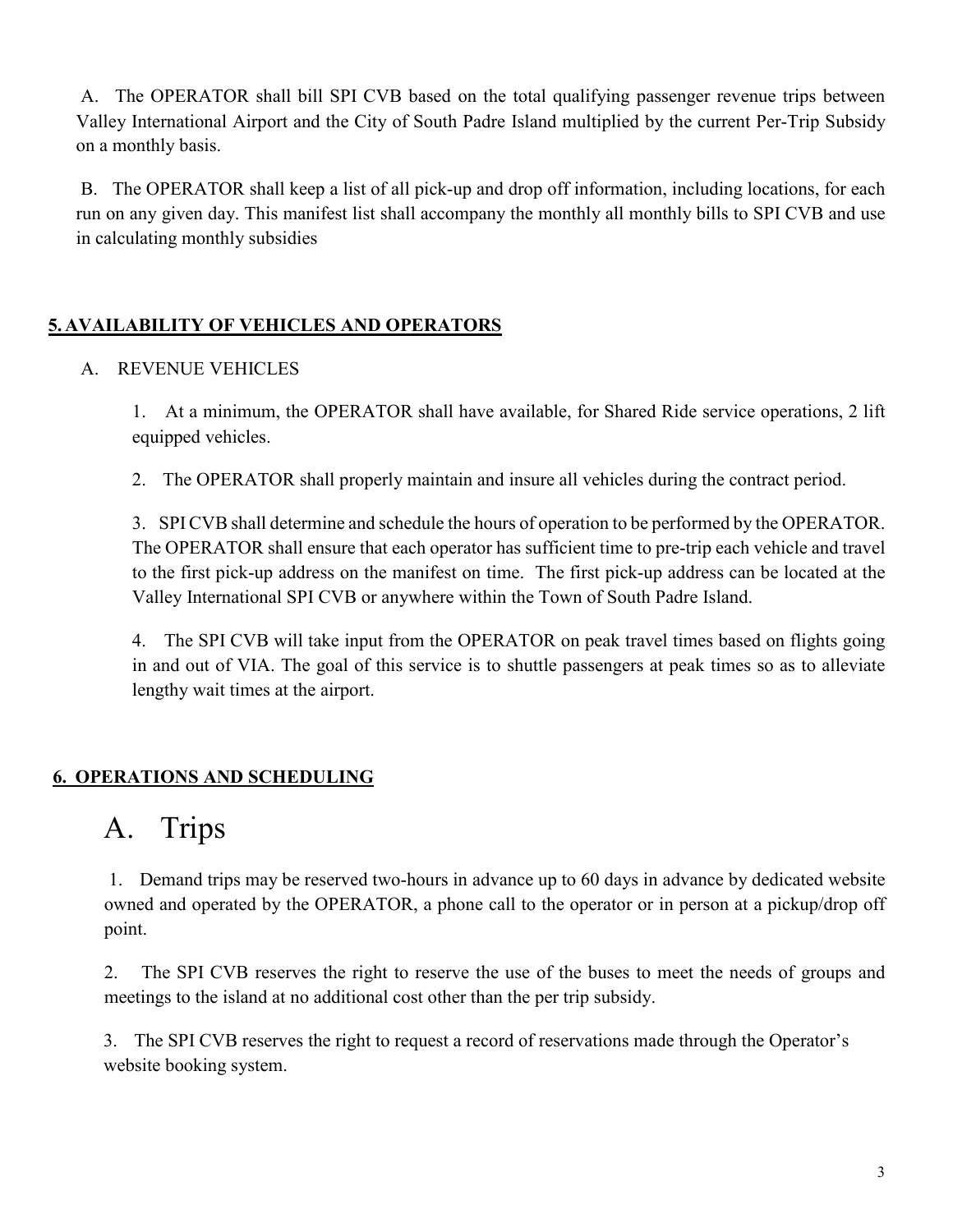# B. Scheduled Ready Time/Rider Pick-Up Window and Operator Responsibilities

1. The Scheduled Ready Time Window is five minutes on either side of the scheduled pick-up time. The operator can pick-up riders up to five minutes before the scheduled pick-up time as indicated on the manifest, but cannot require the rider to board the vehicle before the scheduled pick-up time. Arrival of the vehicle more than five minutes after the scheduled pick-up time will constitute a late arrival.

2. Once at the pick-up location, the operator will wait a maximum of 10 minutes past the scheduled pick-up time. If the passenger fails to appear during these ten minutes, the customer is considered a no show and no trip will be logged.

3. After a no-show, the operator must call dispatch and report the no show. The operator will note the following on the trip manifest:

- Passenger Name.
- Origin and destination.
- Time that no show occurred.
- Specific notation if the pick-up was made outside of ready-time window.

## C. Hours and days of operation

On Call Services service is available seven (7) days per week. Specific hours of Service follow:

1. The following Shared Ride Services hours will be available to the public:

| (a) Monday thru Saturday | <u>? am. to ? pm.</u> |
|--------------------------|-----------------------|
| (b) Designated Holidays  | ? am. to ? pm.        |
| (c) Sundays              | ? am. to ? pm.        |

### **7. VEHICLE GRAPHICS**

SPI CVB will coordinate with the OPERATOR to install any custom vehicle graphics required for shuttle vans.

1. The SPI CVB will actively sell the marketing space on the sides and the back of the private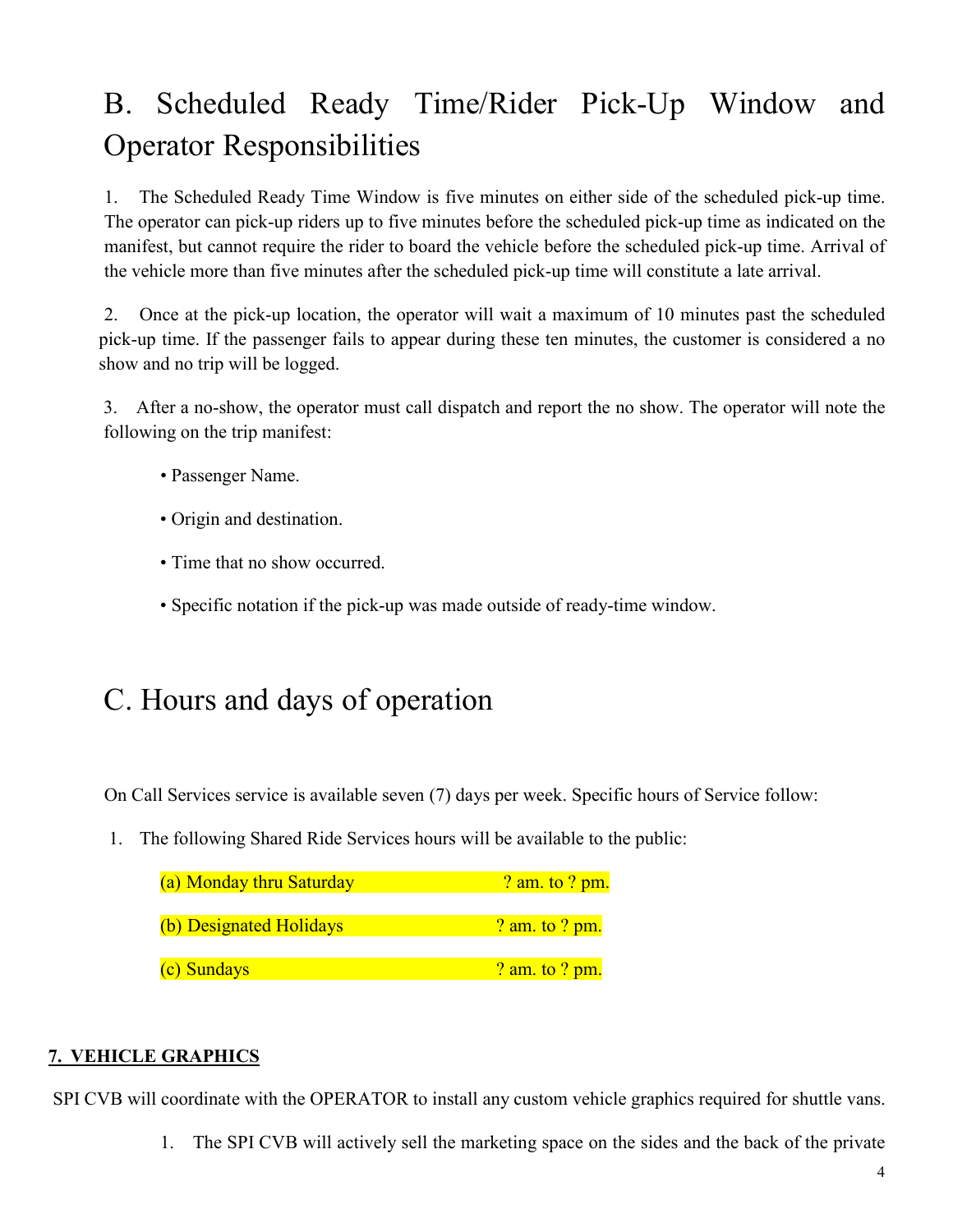fleet as part of the incentive program.

2. OPERATORS may use the front of the vehicle and the driver and passenger side doors to advertise their Shuttle Service. Additionally, OPERATORS can list their info above the rear cargo door, so their contact information can be viewed while in traffic.

### **8. CLEANLINESS OF VEHICLES**

A. The OPERATOR shall maintain a clean vehicle condition throughout, both interior and exterior, at all times.

B. OPERATOR shall inspect the cleanliness of each vehicle prior to the commencement of each day of service and shall take all action necessary in order to cause such vehicle to be free from dirt, trash and debris prior to the commencement of each such day.

C. The exterior of each vehicle shall be kept clean from road dust, mud and grime and shall be washed at least twice during each week of service on non-consecutive days and within one day after each rainfall or any other condition affecting vehicle exterior cleanliness.

D. The interior of each vehicle shall be swept by the OPERATOR prior to commencement of each service day and the OPERATOR shall cause each vehicle's windows to be washed and floors cleaned not less than once each day that such vehicle is operated in connection with Services.

E. The interior of each vehicle shall be maintained free from roaches and other vermin at all times that such vehicle is utilized in services.

F. The OPERATOR is expressly prohibited from using any vermin control product, or application procedure for such product, that would be hazardous to the health and well-being of the passengers and operator of such vehicle.

G. The interior passenger compartment of each vehicle shall be maintained free of noxious odors from cleaning products; vermin control products, and exhaust fumes emitted by the engine of such vehicle.

H. OPERATOR shall require OPERATOR's Q/A department to regularly inspect and report on condition of vehicles for cleanliness and compliance.

I. SPI CVB reserves the right to inspect busses at any of the pick-up and drop-off sites anytime during operational hours.

J. Any vehicle found by SPI CVB not to be in compliance with these cleaning provisions will be removed from service without limiting OPERATOR's service obligations.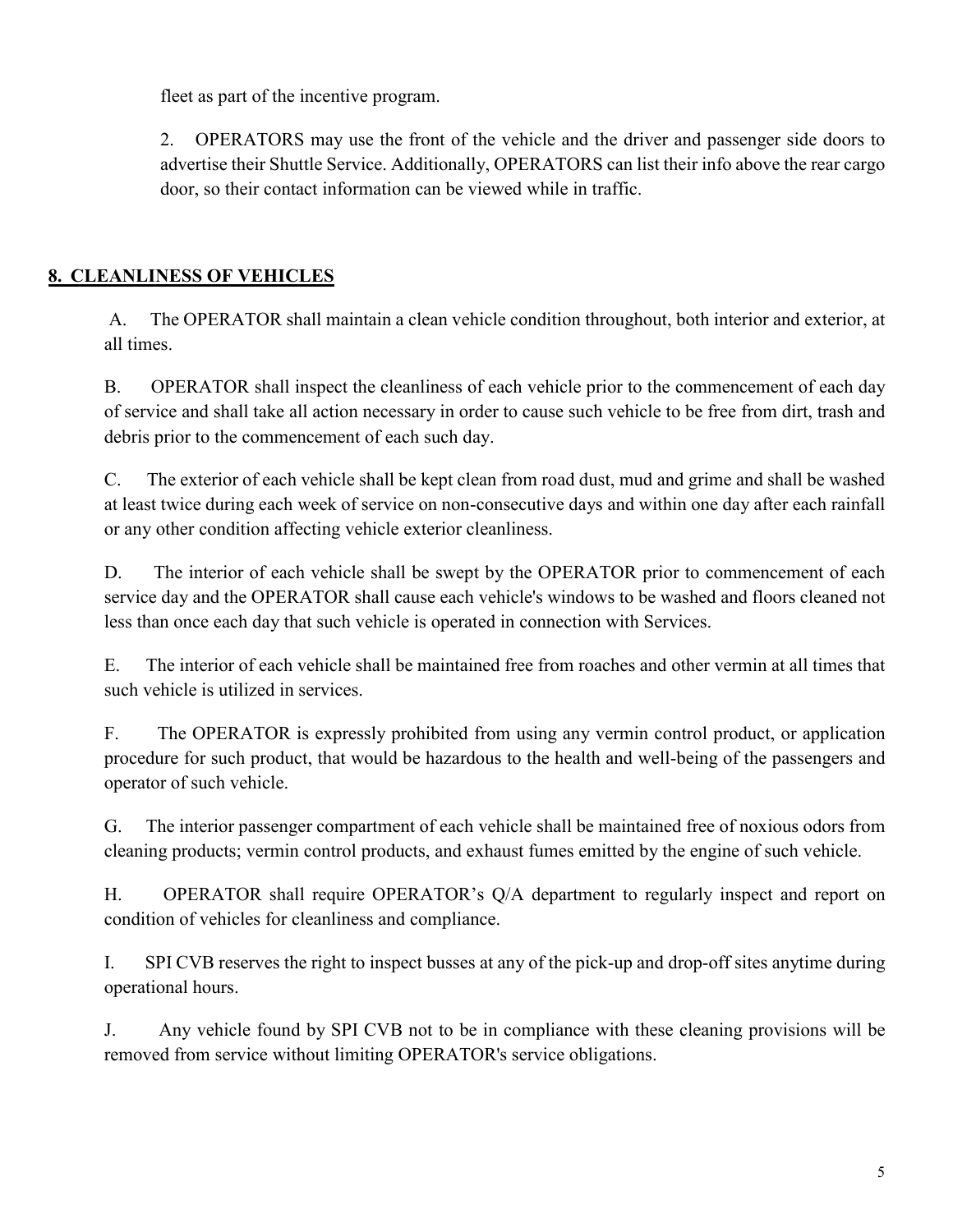### **9. VEHICLE FUEL**

OPERATOR will be responsible for filling and maintaining a sufficient level of fuel in each vehicle. All fuel and maintenance costs are solely the responsibility of the OPERATOR.

#### **10. VEHICLE RECORDS**

The OPERATOR shall be responsible for keeping a current, updated vehicle file, by vehicle number, documenting all vehicle maintenance to include P.M. scheduled inspections, parts usage, unscheduled maintenance, fuel and oil usage, and labor expended on each vehicle. The OPERATOR is responsible for keeping the vehicle file current throughout the term of the contract and shall remit complete copies of all vehicle files to SPI CVB upon request. The vehicle P.M. Inspection Form as approved by SPI CVB shall be used when performing actual P.M. inspections.

The OPERATOR shall be responsible for ensuring that all vehicles display a valid Texas Department of Public Safety inspection sticker, at all times. An inspection sticker in poor condition must be replaced. During the term of the contract, any re-inspection requirements and costs associated with those inspections will be the responsibility of the OPERATOR.

#### **11. TIRES**

A. The OPERATOR shall be responsible for all tire maintenance and replacement tires. Replacement tires are to be OEM quality grade or better.

B. OPERATOR will keep in stock a sufficient number of spare tires, mounted and ready for immediate use, to avoid rendering a vehicle out of service.

#### **12. QUALITY ASSURANCE**

SPI CVB shall have immediate and unrestricted access to all vehicle maintenance records, during planned or unannounced visits or inspections to OPERATOR's facility for the duration of the contract.

A. The OPERATOR shall designate a manager for the administration of Quality Assurance Program.

- B. The manager's primary duties shall include at a minimum:
	- a. Vehicle analysis;
	- b. Operator defect reports;
	- c. Vehicle audit;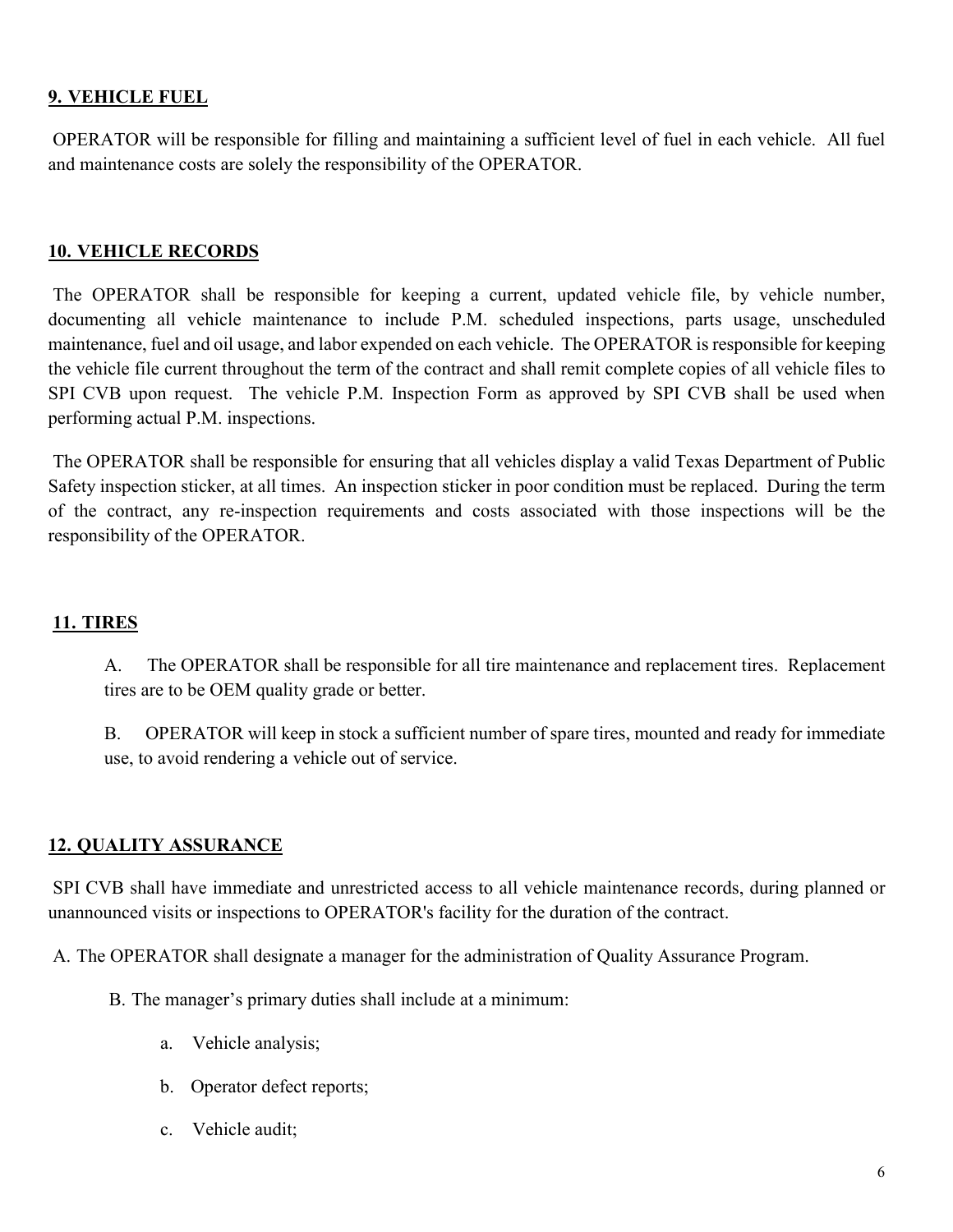- d. Preventive maintenance quality inspections;
- e. Frequency of preventative maintenance; and
- f. Maintenance procedures for repairs and PMIs.

C. All information shall be compiled using OPERATOR's software. The OPERATOR will provide SPI CVB with an authorized copy of the software with instructions and have the means of transferring information electronically to SPI CVB.

D. An updated version of the OPERATOR's Quality Assurance Program for vehicle care and maintenance that was submitted as a part of the proposal in response to the RFP shall be submitted to SPI CVB for review and approval 30-days prior to the start of service. The program shall include the review of the Preventive Maintenance Inspection and repair cycle. The OPERATOR shall update the program as required for changes in vehicle age, type, road call failure analysis trends, and resubmit those changes for SPI CVB review and approval.

E. All programs shall at a minimum be reviewed by SPI CVB annually following SPI CVB's approval of programs at the start of service operation.

### **13. VEHICLE MAINTENANCE**

(a) At all times, the OPERATOR shall cause all components of each vehicle, including its body, frame, furnishings, mechanical, electrical, wheelchair lift (if so equipped), air conditioning, hydraulic, ancillary equipment, or other operating systems or components to be maintained in proper working condition free from damage and malfunction. In no event shall SPI CVB be required to repair, replace, or maintain any vehicle. The OPERATOR at its sole cost and expense shall maintain and provide fuel, lubricants, filters, fluids, parts and supplies required for routine and unscheduled service/maintenance and operation of all vehicles. The use of OEM parts is encouraged.

(b) Vehicle repair shall be in accordance with OEM instructions.

(c) The OPERATOR shall notify SPI CVB if an accident causes a revenue vehicle to be removed from service for a substantial amount of time for major body and structural repairs. SPI CVB shall be notified prior to release of that vehicle back to revenue service to allow SPI CVB the right to review the repairs that were rendered. Minor body damage will not prevent a vehicle from being used for revenue service. The OPERATOR shall have a program to address minor body items as soon as possible or within that service year. Major body damage (anything over \$500) and safety items will cause a vehicle from being used for revenue service. The program will be documented, and the process outlined traceable in order to determine if these items are being addressed. Items such as scratches, minor dents, etc. that have accumulated making that particular vehicle unsightly shall be identified and repaired on an annual basis to maintain an appearance of "like new" excepting reasonable wear. The OPERATOR's program shall provide for an assessment of the fleet that will provide a complete review and schedule for repair of minor items within each service year.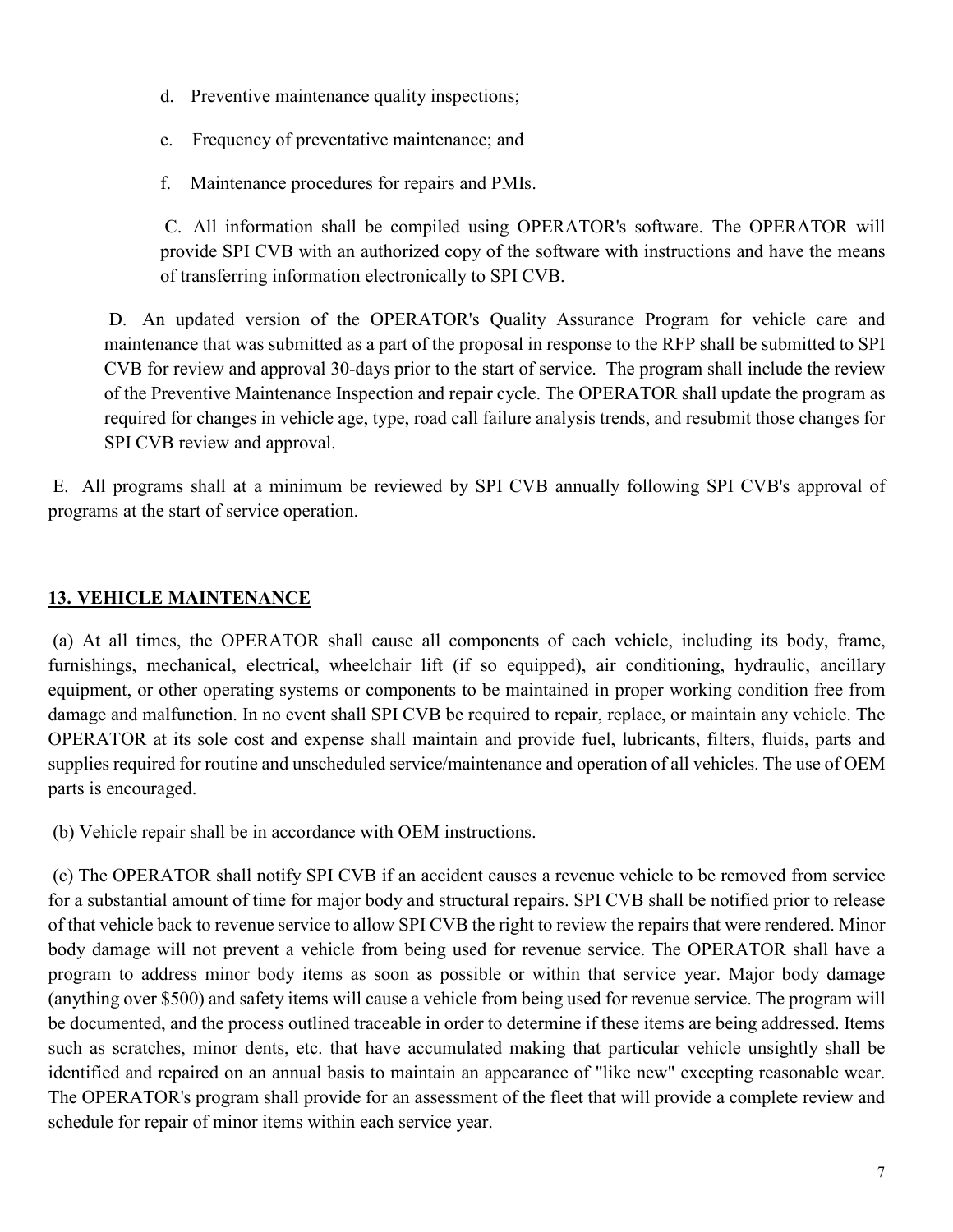(d) If a revenue vehicle is involved in an accident that warrants an outside firm to conduct an independent investigation into the cause (s) of the accident or incident, the vehicle shall be impounded and SPI CVB shall be immediately notified of the situation. A documented report shall be immediately issued to the SPI CVB that will include the operator's statement, police reports, the immediate supervisors report, and any other pertinent information. All maintenance records pertaining to the vehicle will also be impounded during the course of the investigation. Before any dismantling of any components of the vehicle involved in the investigation by any independent investigators, the SPI CVB shall be notified as to when this is to occur to provide SPI CVB the opportunity to be present during the investigation.

### (e) Vehicle Mileage Reports

The OPERATOR shall compile and maintain records of all vehicle mileage data for services rendered and operated pursuant to this contract, and shall submit a written report of such vehicle mileage in accordance with any specific request, interval, policy or procedure which the SPI CVB may adopt from time to time. The report format is subject to SPI CVB's approval.

### **14. VEHICLE OPERATING STANDARDS**

All vehicles shall, at all times and at a minimum:

A. Have a rear-view mirror and side-view mirrors mounted on both sides of the vehicle;

B. Have a functioning interior light within the rider(s) compartment;

C. Have functioning mechanisms which ensure that all access doors are capable of being opened from the inside and remain closed and secure during travel;

D. Have a functioning speedometer indicating speed in miles per hour and a functioning odometer correctly indicating distance in tenths of a mile;

E. Be equipped with operational heating and air conditioning systems;

F. Have exterior free of grime, oil or other substances and free from cracks, breaks, dents and damaged paint that noticeably detract from the overall appearance of the vehicle;

G. Be equipped with hubcaps or wheel covers;

H. Have all body molding in place, or if removed, holes must be filled and painted;

I. Have passenger compartment that shall be clean of dirt and free from torn upholstery or floor coverings, damaged or broken seats, protruding sharp edges and vermin or insects;

J. Have unobstructed vision on all sides;

K. Be equipped with an operable two-way mobile radio or any other two-way communication system,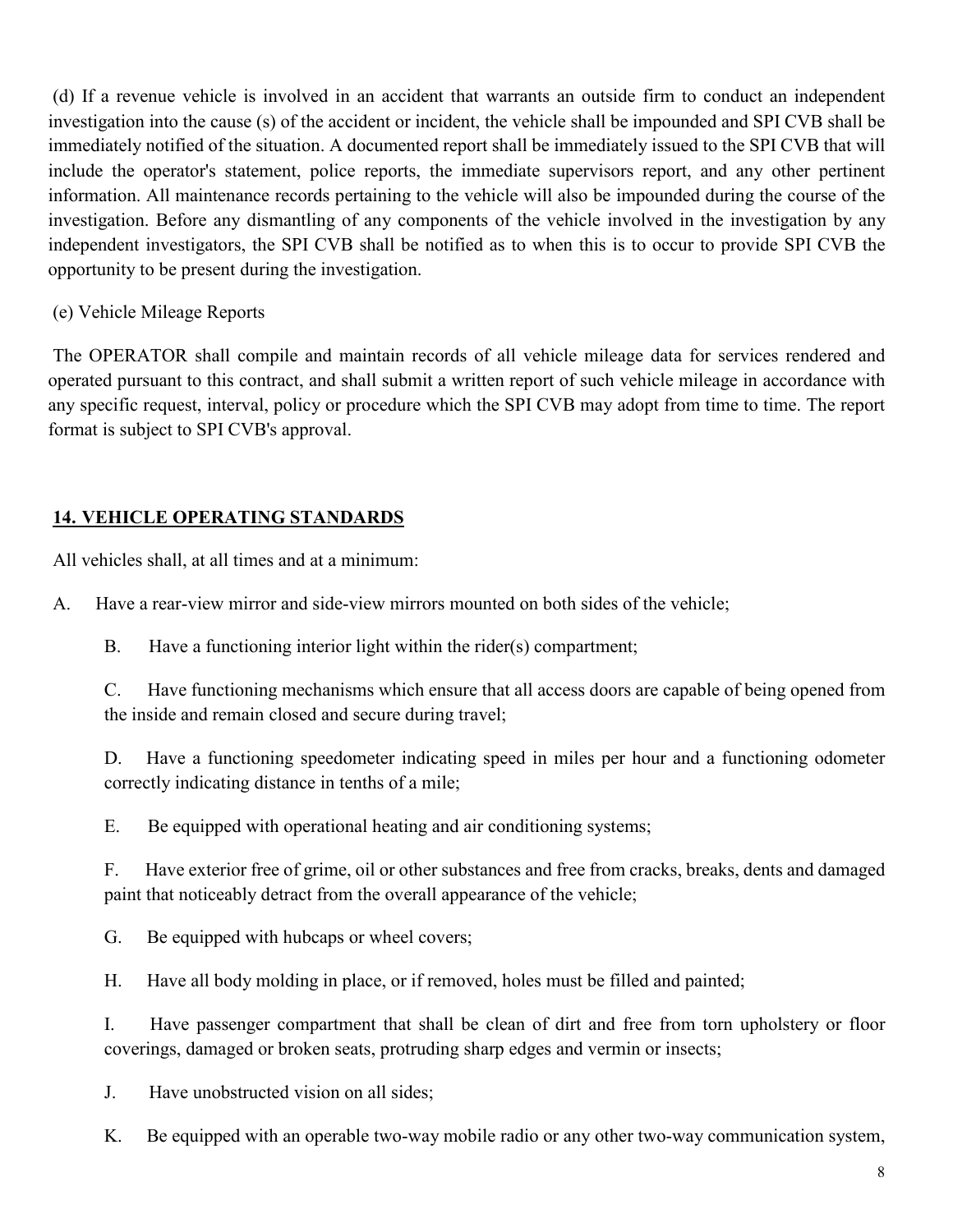which affords contact with the vehicle during all hours of operation.

L. Meet all safety and mechanical standards established by the County codes, Texas States statutes and Federal regulations, if any;

M. Have windows and door handles which can be opened and closed in accordance with manufacturer standards;

N. Not have leaks of any kind;

O. Be equipped with a functioning horn;

P. Have operable seat belts on all seats;

Q. Have fully charged, certified and non-expired fire extinguishers per applicable code;

R. Vehicles shall have wheelchair tie down straps and effective securement devices and passenger restraint systems to secure all mobility devices.

S. Have backup to all lift capacity. The lift shall incorporate an emergency method of deploying, lowering to ground level with a lift occupant, and raising and stowing the empty lift if the power to the lift fails.

### **15. GEOGRAPHICAL POSITIONING SYSTEM (GPS)**

OPERATOR must certify that each vehicle is equipped with the latest version of a Geographical Positioning System utilizing web-based tracking software for real-time location information. Access to GPS web-based tracking should be made available at all times to SPI CVB.

### **16. 24-HOUR TELEPHONE AND ON-LINE ACCESS AND RESERVATION SYSTEM**

OPERATOR must have a written customer service program that focuses on the total customer service experience. OPERATOR must maintain a web-based reservations system and a 24/7 telephone number connecting customers with a live person to handle customer service issues such as reservations, customer complaints, lost items, vehicle breakdowns, failure to honor a pre-arranged reservation, and failure to convey luggage.

### **17. INSURANCE**

(a) Required Coverage. The OPERATOR shall, at all times during the term of this contract and extended terms thereof, provide and maintain the following types of insurance protecting the interests of the SPI CVB and the OPERATOR with limits of liability not less than those specified below.

1) Comprehensive Automobile Liability insurance or its equivalent, covering all owned, hired and non-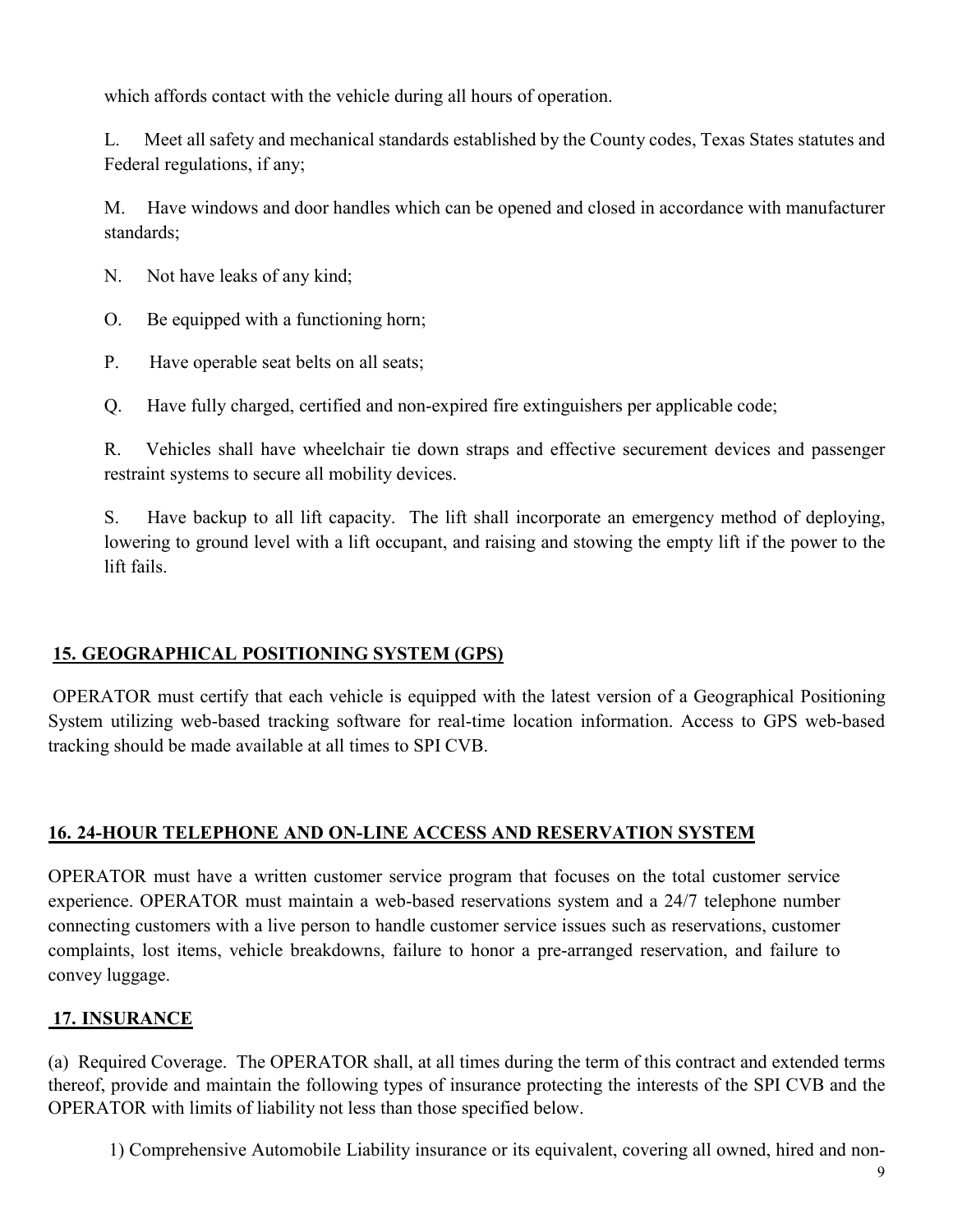owned vehicles used in connection with the work performed under this contract with combined single limits for bodily injury and property damage liability of not less than \$5,000,000.

I. Personal Injury Protection or Auto Medical Payments with limits not less than \$2,500 per occurrence.

II. Automobile Physical Damage Coverage providing Actual Cash Value Comprehensive and Collision coverage for each vehicle furnished or leased to OPERATOR under this contract with a deductible not greater than \$2,000 per occurrence.

2) Commercial General Liability insurance or its equivalent, providing limits of not less than \$1,000,000 for bodily injury and property damage per occurrence with a general aggregate of \$1,000,000 and a product and completed operations aggregate of \$1,000,000. There shall not be any policy exclusions or limitations for the following:

Contractual Liability covering OPERATOR's obligations herein

Personal Injury Advertising Liability

Medical Payments

Fire Damage Legal Liability

Broad Form Property Damage

Liability for Independent OPERATORs

3) Workers' Compensation Insurance or its equivalent, providing benefits comparable to those provided under the Workers' Compensation Act of the State of Texas and/or any other State or Federal law or laws applicable to the OPERATOR's employees performing work under this contract. Employer's Liability Insurance with limits of liability of not less than \$500,000 each accident, \$500,000 each employee for disease and \$500,000 policy limit for disease. This insurance must be endorsed with a Waiver of Subrogation Endorsement, waiving the carrier's right of recovery under subrogation or otherwise from SPI CVB.

4) All Risk Property Insurance including Property of Others naming SPI CVB as a loss payee ATIMA with limits of no less than \$8,000,000 covering full value of facility and equipment to remain in force for the entire period of this contract and any option periods.

(b) Certificates of Insurance. Before commencing execution of this contract, the OPERATOR shall mail Certificates of Insurance satisfactory to the SPI CVB (or, as and when the SPI CVB may direct, copies of the actual insurance policies) to the following address: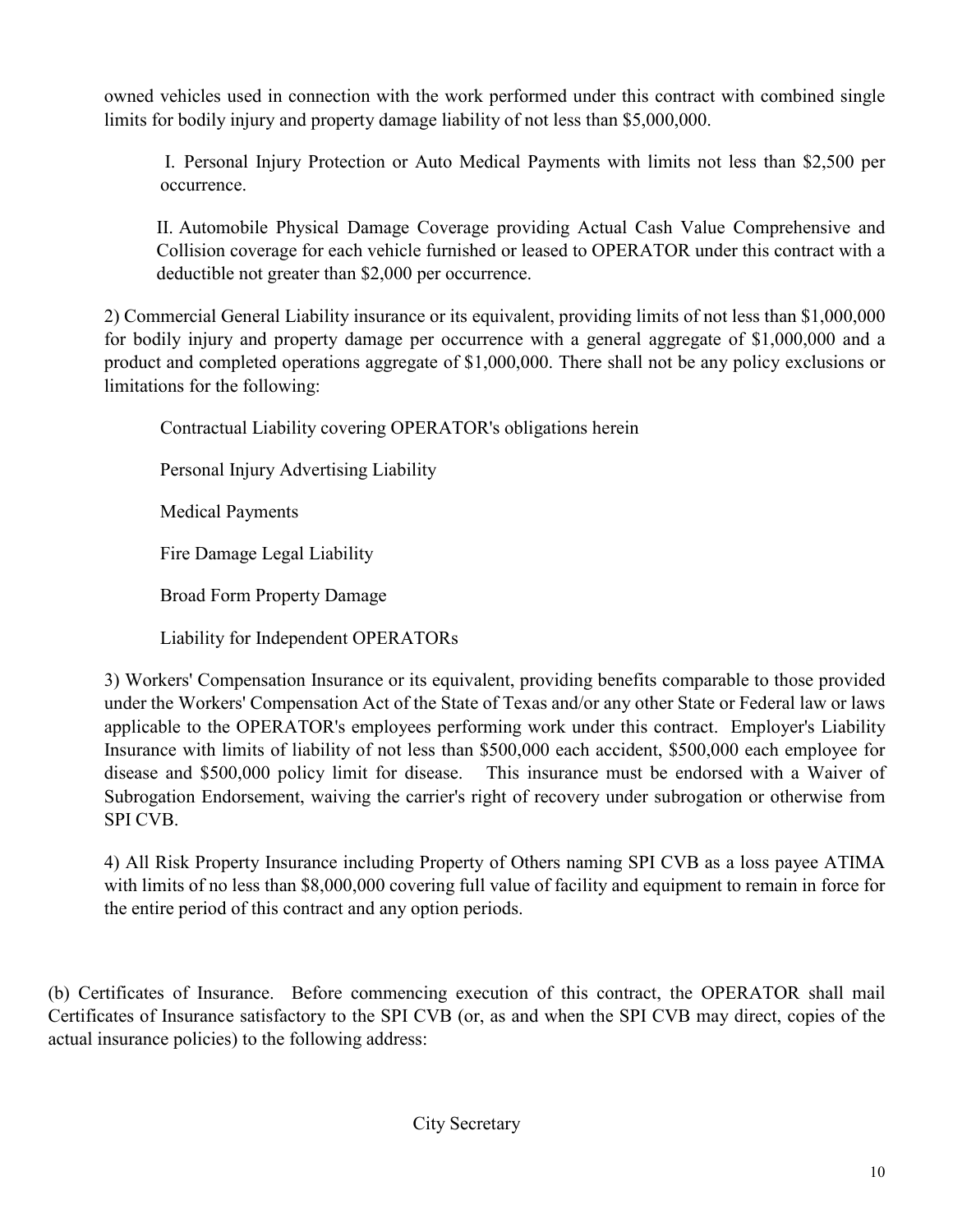### South Padre Island

### 4601 Padre Blvd.

### South Padre Island, TX 78597

Evidencing that insurance as required by paragraph A, and all subparagraphs to (A) above, is in force, stating policy number dates of expiration and limits of liability there under. All copies of policies and Certificates of Insurance submitted to the SPI CVB shall be in form and content acceptable to the SPI CVB.

(c) Approval of Forms and Companies. All coverage described in this contract shall be in a form and content satisfactory to the Contracting Officer. No party subject to the provisions of this contract shall violate or knowingly permit to be violated any of the provisions of the policies of insurance described herein. All insurance should be provided by insurance companies with a Best's Rating of A- or better.

(d) Additional Insured Endorsement. The policy or policies providing Commercial General Liability, Automobile Liability and as otherwise required above shall be endorsed to name SPI CVB, their directors, officers, representatives, agents and employees as Additional Insureds as respects operations performed by or on behalf of the OPERATOR in performance of this contract. The policy shall also be endorsed to name other interests as directed by SPI CVB.

(e) Notice of Cancellation or Material Changes. Policies and/or Certificates shall specifically provide that a thirty (30) day notice of cancellation, non-renewal, or material change be sent to the SPI CVB.

(f) Multiple Policies. The limits of liability as required above may be provided by a single policy of insurance or a combination of primary, excess or umbrella liability policies. But in no event shall the total limit of liability of any one occurrence or accident be less that the amount shown above.

(g) Deductibles. Companies issuing the insurance policies and the OPERATOR shall have no recourse against the SPI CVB for payment of any premiums or assessments for any deductibles, as all such premiums and deductibles are the sole responsibility and risk of the OPERATOR.

(h) SUB-OPERATORs. If any part of the work is sublet, OPERATOR shall require any and all SUB-OPERATORs performing work under this contract to carry workers' compensation insurance and other types of insurance with limits of liability as OPERATOR shall deem appropriate and adequate. In the event a SUB-OPERATOR is unable to furnish adequate insurance required under the Contract, the OPERATOR shall endorse the SUB-OPERATOR as an Additional Insured. The OPERATOR shall obtain and furnish to the SPI CVB certificates of Insurance evidencing SUB-OPERATORs' workers' compensation insurance coverage. If a SUB-OPERATOR's certificate of workers compensation insurance expires during the period of performance, OPERATOR shall obtain a renewal certificate. All certificates of workers' compensation insurance must be maintained by the OPERATOR for a period of not less than 1 year. All other insurance certificates for SUB-OPERATORs shall be furnished to the SPI CVB upon request.

(i) No Release. The carrying of the above-described coverage shall in no way be interpreted as relieving the OPERATOR of any other responsibility or liability under this agreement or any applicable law, statute, regulation or order.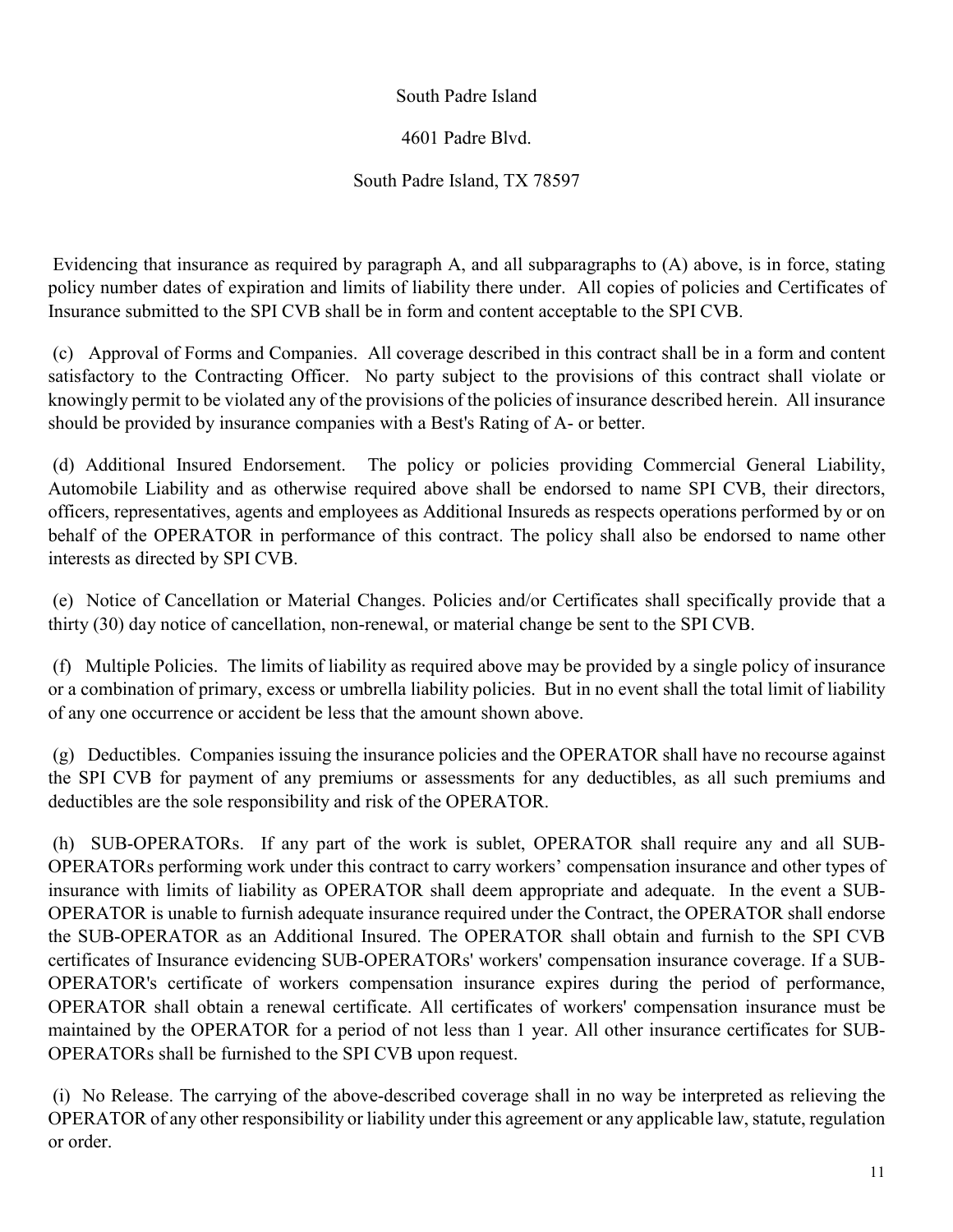### **18. INDEMNIFICATION**

(a) The OPERATOR shall fully indemnify and hold harmless the SPI CVB and all of its directors, officers, employees, and agents from any and all claims, demands, causes of action, damages, losses, and expenses (including attorney's fees) of whatsoever nature, character, or description that any person or entity has or may have arising out of or related to the breach of or failure to perform the contract or any sub agreements there under or resulting from any negligent act, omission, misconduct, or fault of the OPERATOR or SUB-OPERATORs and their employees and agents.

### (b) Environmental

(1) The OPERATOR agrees to indemnify and hold SPI CVB harmless from and against any claims, causes of action, damages, fines or penalties arising with respect to any adverse environmental conditions or environmental impairment created by the OPERATOR (including its SUB-OPERATORs or agents) in performing the Services.

(2) Reporting and Record Keeping Requirements. The OPERATOR shall maintain and furnish to SPI CVB records regarding hazardous waste spills or releases required to be filed with the Texas Natural Resource Conservation Commission (TNRCC) as well as any related environmental reports filed with the FRA or the EPA.

### **19. SHARED SERVICE CHARACTERISTICS**

## A. Policy guidance

If the OPERATOR has any questions regarding Services operations or policies, and those questions are not covered in this document or in subsequent communication from SPI CVB, the OPERATOR will request guidance from the SPI CVB.

## B. Manifest

1. Each operator will have a manifest for their shift, in addition to manifests/reservation sheets for the next week of service days to take reservations. The AM operator will have the daily manifest and book trips as requested. The PM operator will take possession of the manifest during shift change; the AM operator will retain all completed manifest pages and will submit those pages along with all of the fare collected from the shift to the OPERATOR's cash room.

2. At the beginning of the shift, the operator will enter his or her name, the date, the odometer reading, and any trips scheduled prior to the service day.

3. As customers request trips, the operator will note the manifest with the following: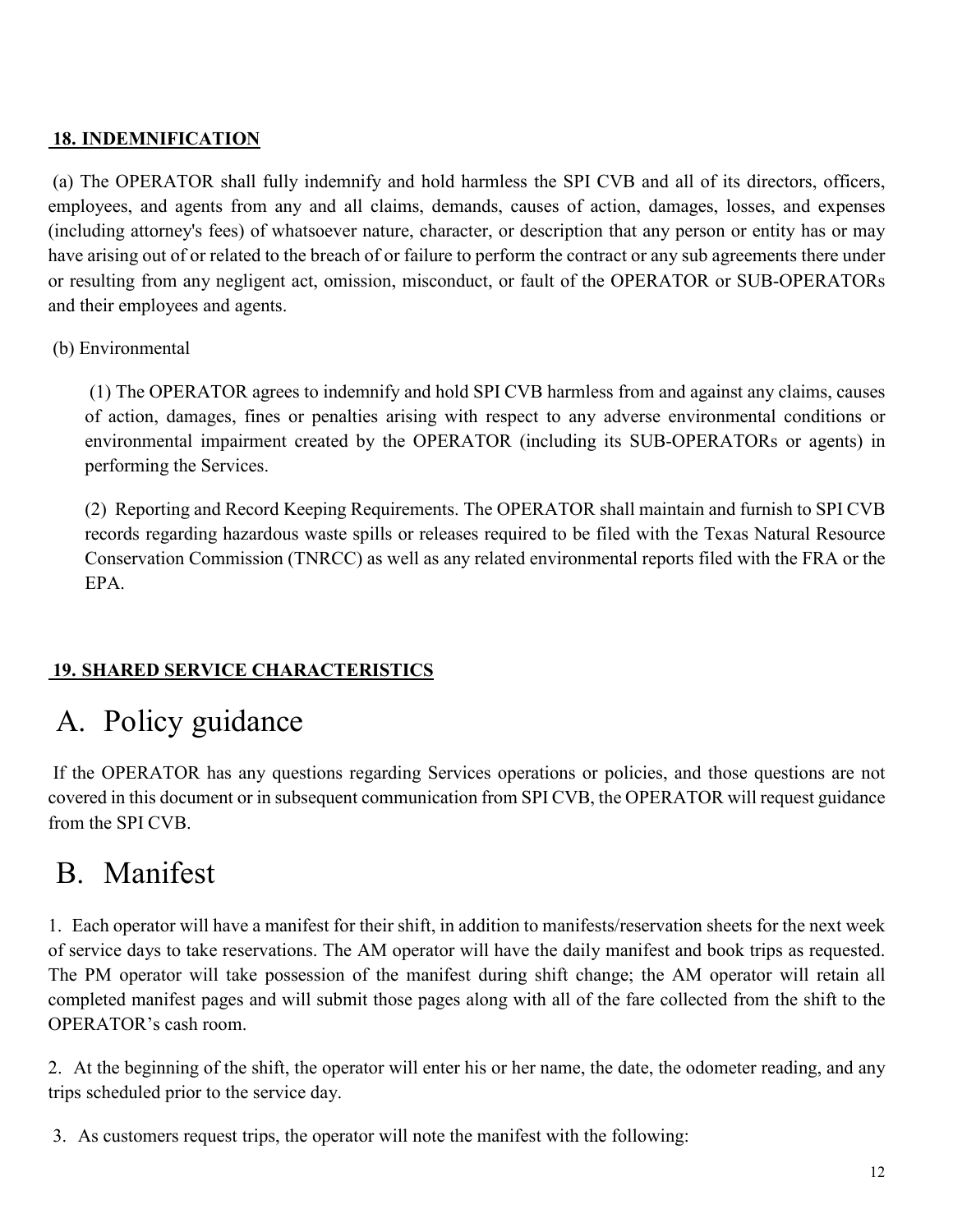- Passenger name (first and last)
	- Phone number
	- Origin and destination of trip
	- Fare payment
	- Pick-up time
	- Time of arrival at destination
	- Odometer

4. At the end of the shift, the AM operator will pass the daily manifest and reservation sheets to the PM operator; The AM operator will retain all completed manifest and reservation pages and will submit those pages to the OPERATOR's office. At the close of the service day, the afternoon driver will drop off the remaining manifest and reservation forms at the OPERATOR's office.

5. The operator will notify dispatch via two-way radio prior to departure from each pick-up or drop-off location and will notify dispatch of all no-show events if directed by the SPI CVB.

6. At a minimum, AM operators must be able to accept trip requests for the PM operator, and PM operators must be able to accept trip requests for the AM operator.

# C. Inability to Honor Passenger Request

1. When a requested trip or route deviation cannot be accommodated, the van operator will determine if the trip or deviation could be accommodated by minor adjustment on the part of the passenger. The operator will suggest an earlier or later trip, when available, for the passenger's consideration. The operator may also suggest the passenger travel in the vehicle to other locations prior to reaching the destination; for instance, a trip might not be accommodated because the operator must serve the Station, but might be accommodated after reaching the Station. Trip alternatives should be offered to the customer.

2. If a trip or route deviation cannot be accommodated, the operator must record this caller's name, current location, destination, and time for requested travel. This includes requests to destinations outside the defined service area. The SPI CVB reserves the right to request this information be called into dispatch as each incident occurs.

## D. No-Shows/Cancellations

1. A no show is a booked trip that is not canceled at least two hours prior to the pick-up time and where the customer does not show and is not transported within the ready time window.

2. Customers are responsible for canceling scheduled trips.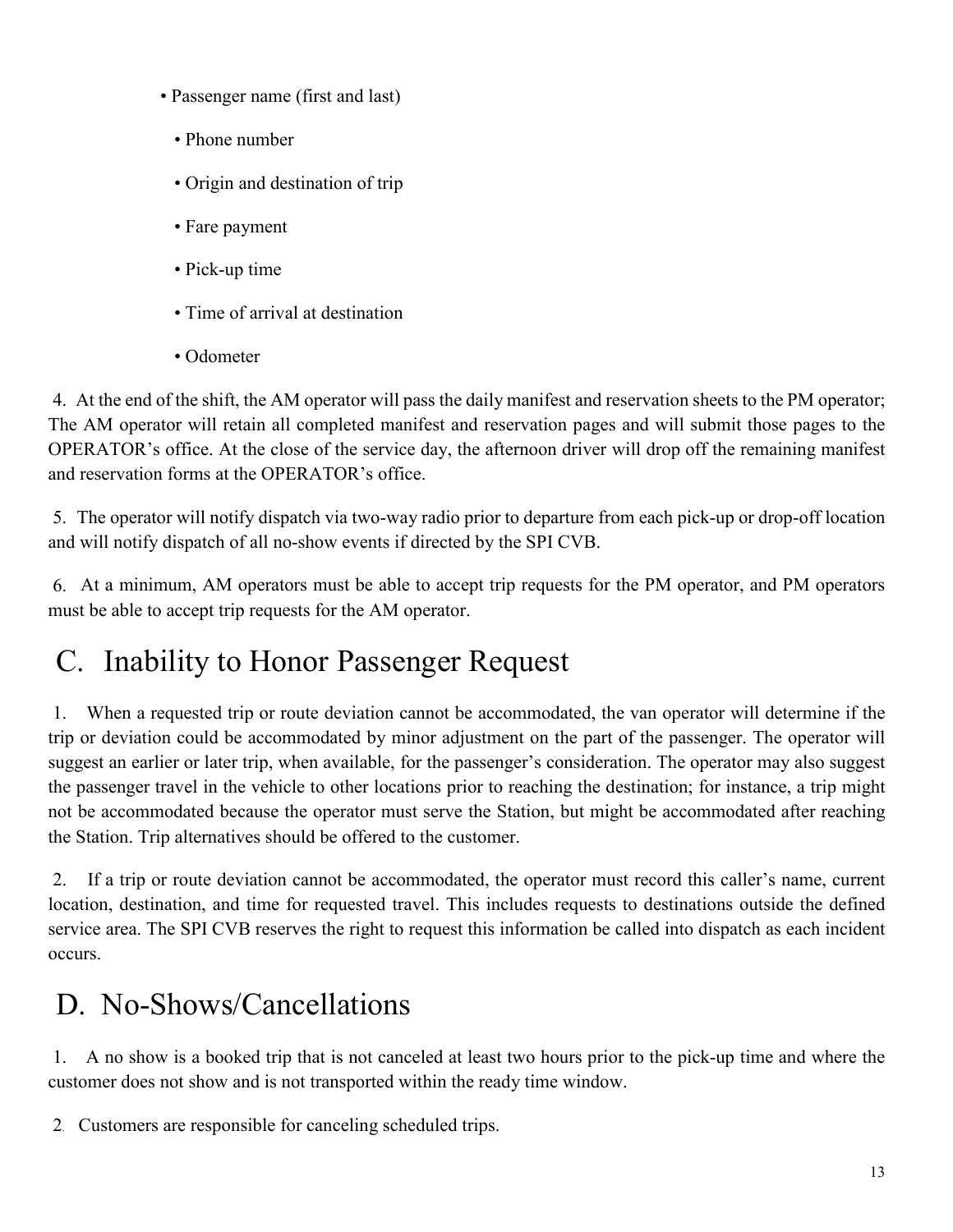3. A trip will be considered a no-show when a driver arrives within the ready time window to board the customer, waits the required time for that mode, and the customer does not show up to make the scheduled trip. The driver will notify OPERATOR's central dispatch regarding the no-show and will properly document the scheduled time, name, and address of the no show. After three no-shows, the customer will not be eligible for this service for four weeks. The OPERATOR is responsible for tracking no show/cancellation information provided by the drivers and for enforcing the policy. Proper documentation will be given to SPI CVB on a weekly basis. The SPI CVB reserves the right to intervene at any time.

4. The operator will be responsible for documenting all completed trips, cancellations and no-shows on an appropriately filled out manifest.

# E. Reservations

OPERATORs shall accept trip requests up to 60 days in advance, and not later than two hours in advance, of the requested trip time. Reservations will be required to guarantee any same day demand trips. When the van is at the HRL at the specified times, the operator may plan trips based upon passenger requests. Walk-up trips at the HRL will be scheduled on a space available basis.

# F. Shift Change

Shift changes will occur at the specified location at Valley International Airport or at South Padre Island. Shift changes will take no longer than fifteen minutes and will not require trip denials for any passenger requests, unless there is no way to change operators without providing an alternate trip time to a passenger.

## G. Fares

1. The OPERATOR will charge the appropriate fare as determined by SPI CVB during contract negotiations with the OPERATOR. The OPERATOR will charge passengers the appropriate fare according to the fare established and amended as deemed necessary, and distributed by SPI CVB.

2. OPERATOR must certify that each vehicle is equipped to handle debit and credit card payments. Operators must issue a receipt that includes the date, time, company name, vehicle number, driver name and company phone number and internet address.

3. The OPERATOR will accept all major credit cards, debit cards, cash, and coupons and passes authorized by SPI CVB. The OPERATOR will indicate the total credit, debit and cash fares collected minus coupons and passes collected on the invoices.

4. Fare reconciliation and cash accounting procedures must be approved by SPI CVB. The OPERATOR will be responsible for the distribution, collection, and securement of all forms of fares, passes, and coupons and is solely liable for mishandling or missing fares.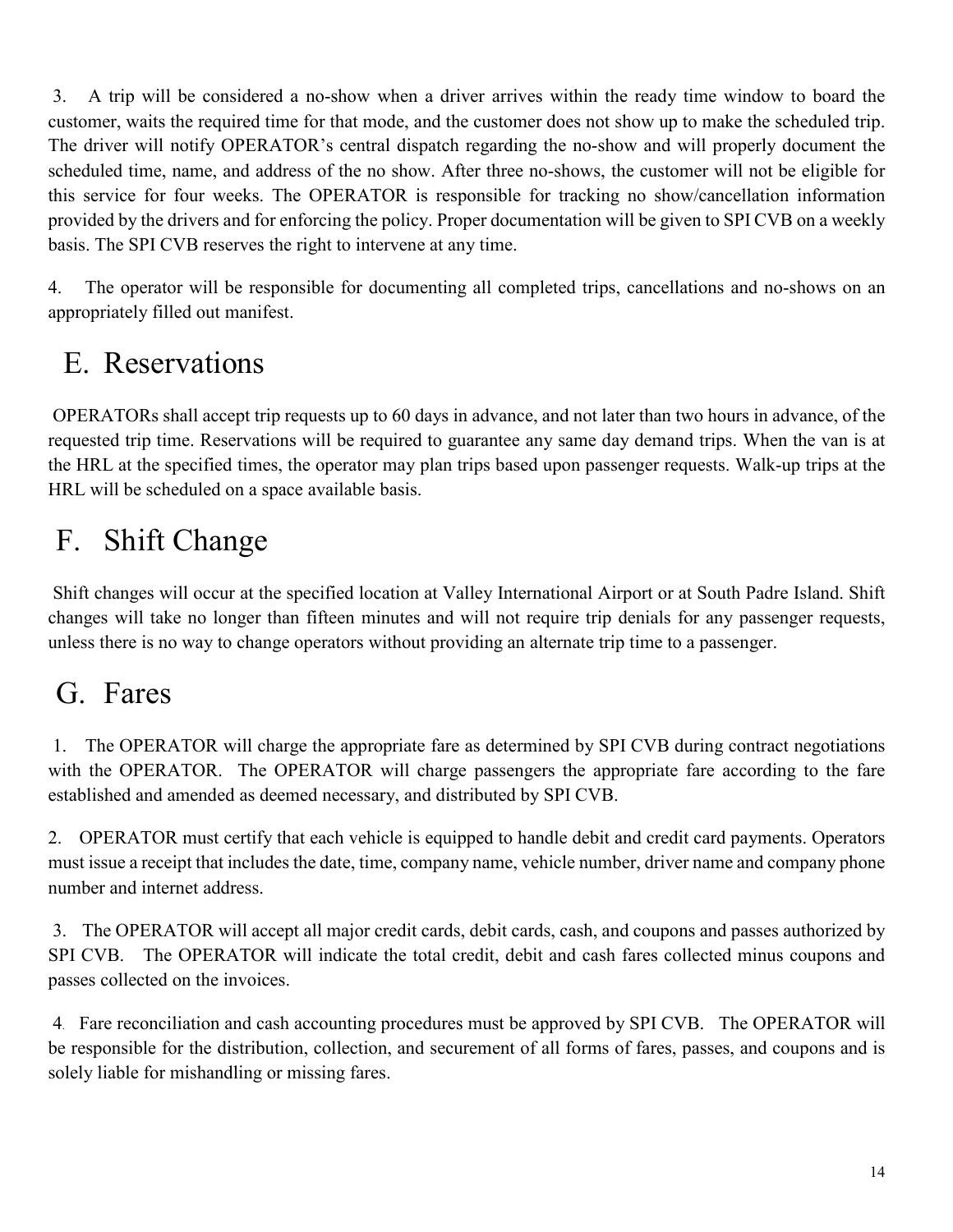### **20. ACCOUNTING**

SPI CVB reserves the right to audit OPERATOR's accounting records at least as frequently as once per week.

### **21. ADDITION AND MODIFICATION OF SERVICES**

1) A scheduled major service change impacts the level of service provided by the SPI CVB. SPI CVB will notify the OPERATOR of potential service additions up to six months ahead of the service change, but cannot authorize proceeding with the additions or modifications until the SPI CVB approves the service change. The OPERATOR must have the ability to procure vehicles, train operators, and otherwise provide service within three months of official notification.

2) SPI CVB will ask the OPERATOR to evaluate the ability to accommodate a proposed service modification, and will ask for an earliest possible implementation date if the modification is accepted. The OPERATOR must be able to adhere to the accepted implementation date.

### **22. SERVICE REQUIREMENTS**

## A. Quality of Service

The OPERATOR will provide services in a safe, courteous and reliable manner and in accordance with the trip manifests and instructions provided by SPI CVB. SPI CVB representatives may, from time to time, ride in the OPERATOR-operated vehicle with or without prior notice to the OPERATOR to ensure compliance with the contract. The OPERATOR will maintain copies of all manifests in accordance with relevant records retention policies, and Services records will be available for audit by SPI CVB.

## B. Service Performance Standards

SPI CVB has established the following performance standards for Services:

1) On Time Performance: the percentage of total passenger pick-ups (actual, not scheduled) that are provided within the scheduled ready time window. The standard for on-time performance is ninety percent.

2) Response to Vehicle Breakdown or Service Disruption: in the event of a vehicle breakdown or other service disruption, replacement service will be made available within forty-five minutes of the disruption. Notifications of the service disruption will be made to SPI CVB personnel.

3) Customer Complaints will be less than 5 per 500 passenger trips. Drivers cannot have more than three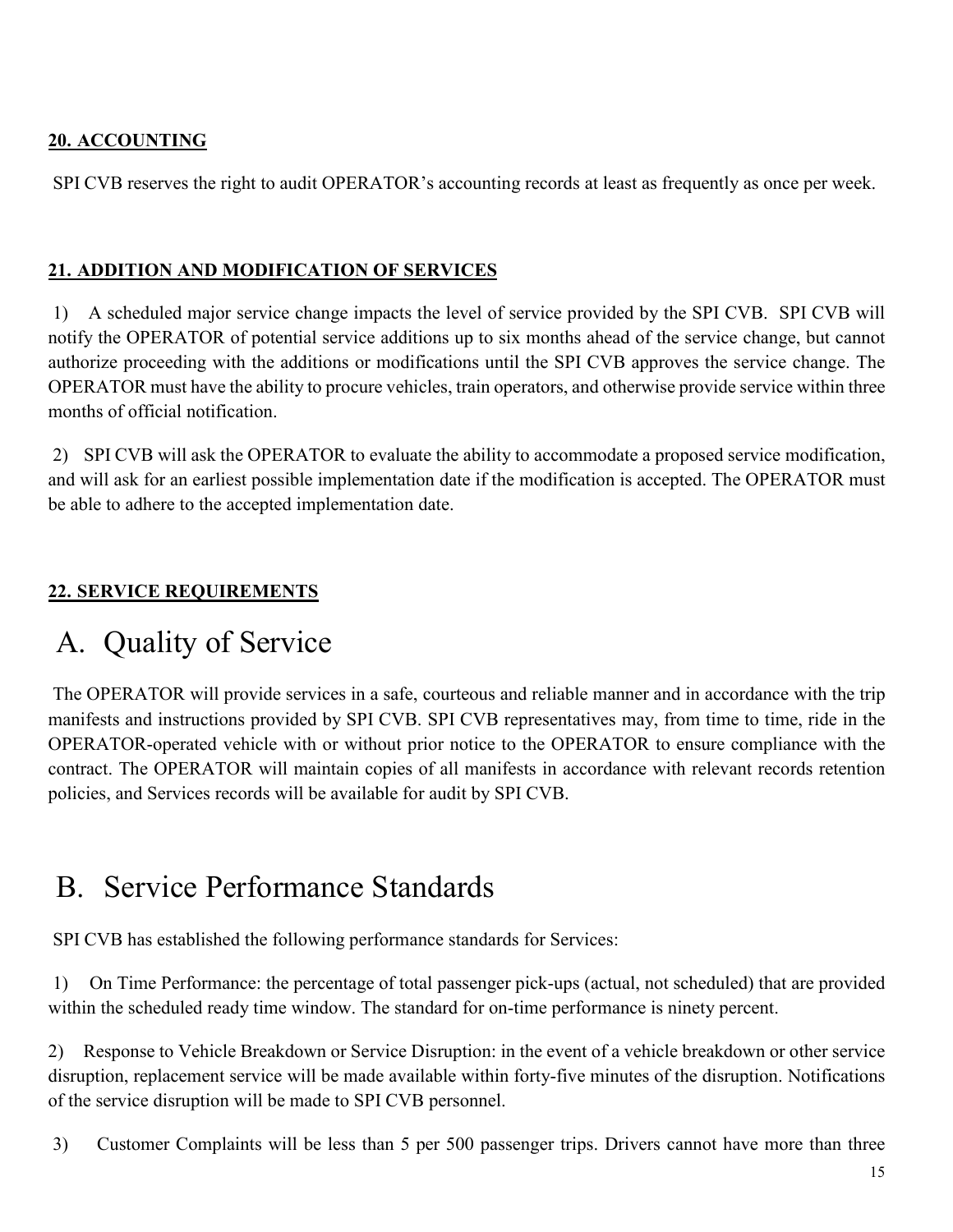verified complaints annually, or they may be permanently suspended from driving from the service or the OPERATOR forfeits the use of the incentive program.

4) Failure to perform in accordance with these performance standards may constitute cause for termination of the service agreement between SPI CVB and the OPERATOR.

## C. Driver Qualifications/Standards

- 1) Drivers must meet the following criteria:
	- i) Thorough knowledge of the Rio Grande Valley area.
	- ii) Ability to handle complaints and problems as required.
- 2) SPI CVB will require the removal of any operator from service for any of the following:
	- (i) Committing unsafe or inappropriate acts while providing services.
	- (ii) Revocation or non-renewal of a valid Texas Driver's license.
	- (iii)More than one moving violation or chargeable accident in any consecutive two-year period.
	- (iv) Conviction of any criminal offense.
	- (v) Other behavior deemed to reflect negatively on CLIENT or result in unsafe service
	- (vi) Three or more verified instances of driver non-performance, chronic lateness, or verified complaints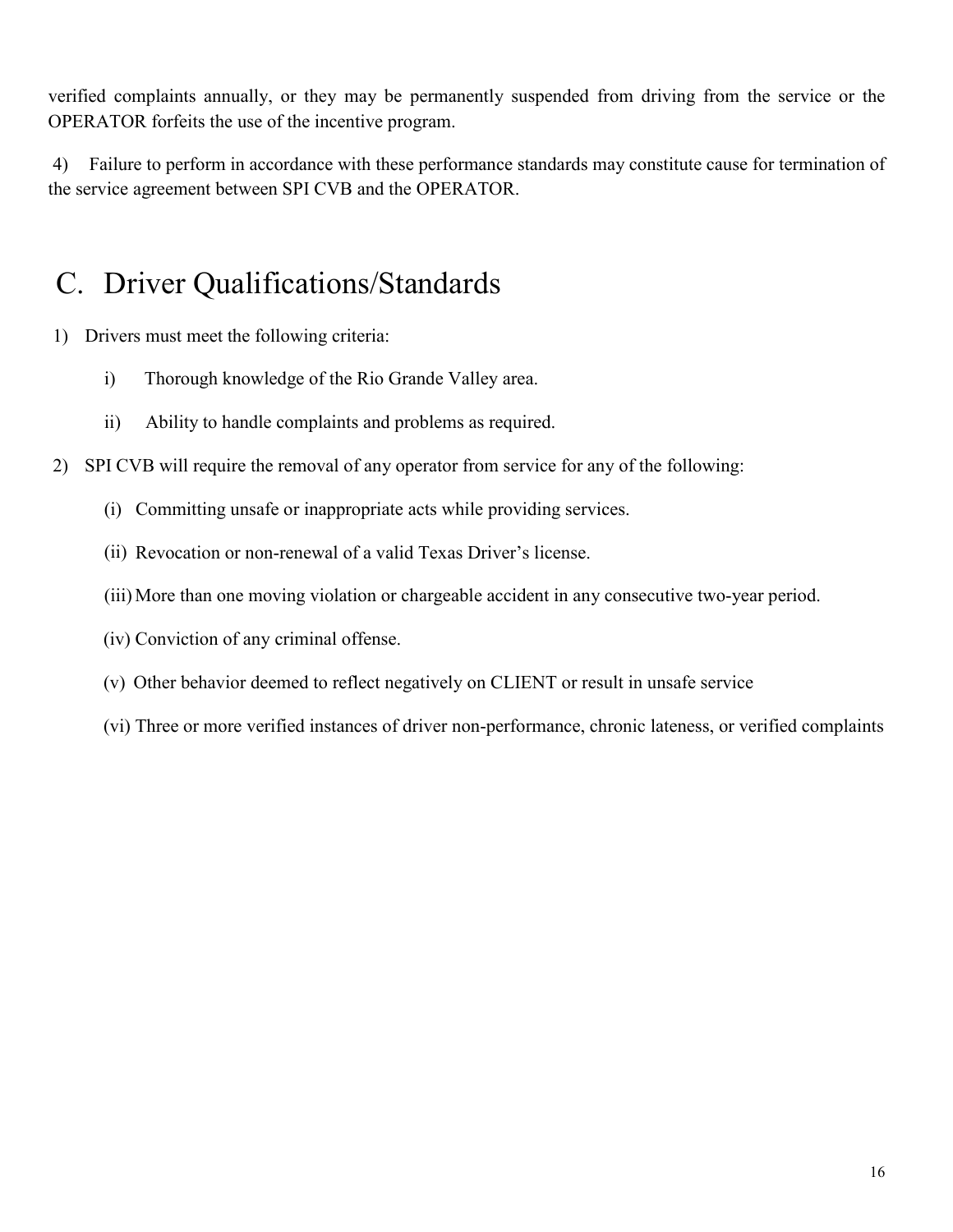# D. Driver Uniform and Appearance

Operators will wear a polo-style uniform shirt, approved by SPI CVB. The uniforms will be purchased by OPERATOR.

| Items               | Proper Wear                                                                                                                                                                                                                                                                                                                                                                                                                                                                                                                                               |  |
|---------------------|-----------------------------------------------------------------------------------------------------------------------------------------------------------------------------------------------------------------------------------------------------------------------------------------------------------------------------------------------------------------------------------------------------------------------------------------------------------------------------------------------------------------------------------------------------------|--|
| Personal Appearance | Uniforms must be clean and neat at all times.<br>Uniforms shall be cleaned and pressed as<br>frequently as needed to keep them looking and<br>smelling fresh and clean. Employees are<br>expected to maintain good hygiene standards.                                                                                                                                                                                                                                                                                                                     |  |
| Females             | Hair must be neatly groomed and not dangling<br>loosely about the face or fall below the<br>eyebrows.<br>Simple hair ornaments, such as<br>ribbons, pins, combs,<br>barrettes,<br><b>or</b><br>are<br>permissible. Gaudy, overly large, distracting<br>styles are not permissible.                                                                                                                                                                                                                                                                        |  |
| Males               | The hair must be neatly trimmed and groomed<br>on the top, the sides, and the back. The hairstyle<br>should generally conform to the shape of the<br>head and not extend over the bottom of the shirt<br>collar. Sideburns shall be neatly trimmed and<br>shall not extend below the ear lobes. Beards and<br>goatees are permitted provided they are neatly<br>trimmed and groomed and do not exceed 1" in<br>bulk or depth when measured from the base of<br>their skin to the end of the hair strand.<br>Mustaches are permissible but must not extend |  |

### STANDARDS FOR PERSONAL APPEARANCE AND GROOMING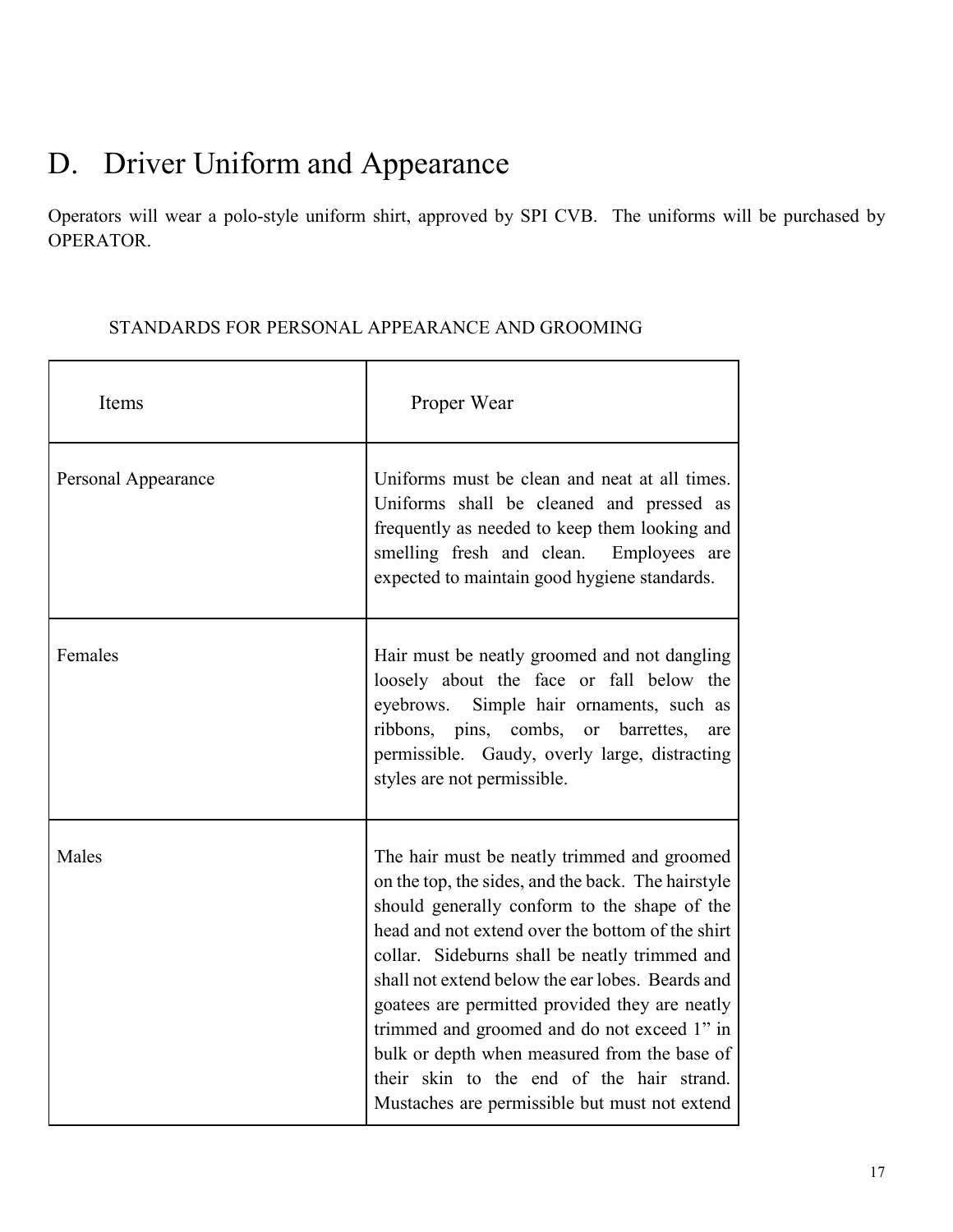|                   | beyond the outer edges of the mouth.                                                                                                                                                                                                                    |
|-------------------|---------------------------------------------------------------------------------------------------------------------------------------------------------------------------------------------------------------------------------------------------------|
| Males and Females | Earrings may be worn provided they are small<br>and non-ornamental. Piercing rings visible in or<br>on any other part of the body are not<br>permissible. Other jewelry is<br>not<br>recommended; however, small and unobtrusive<br>pieces may be worn. |

## E. Driver Training

1) Operators must be trained to perform the following duties:

i) Familiarity with the route serving the South padre Island, associated fares, ability to read passenger schedules and ability to look up information in SPI CVB's Operator Route Guide. At a minimum, training will consist of an overview of the services' purpose, standard operating procedures, manifest, fare information, and 8 hours of South Padre Island familiarity.

ii) Communications Training. The operation of two-way radios, hands-free cellular telephones and any other communications tools that are required for operators to provide services. The OPERATOR will provide the cellular phones and radio communication equipment for each service.

iii) Continuous Training. Drivers will be retrained once a year, to include but not limited to safe driving, SPI CVB fare matrix, and customer handling.

## F. Timepieces

At all times during the operation of any vehicle in connection with this service, each operator will have available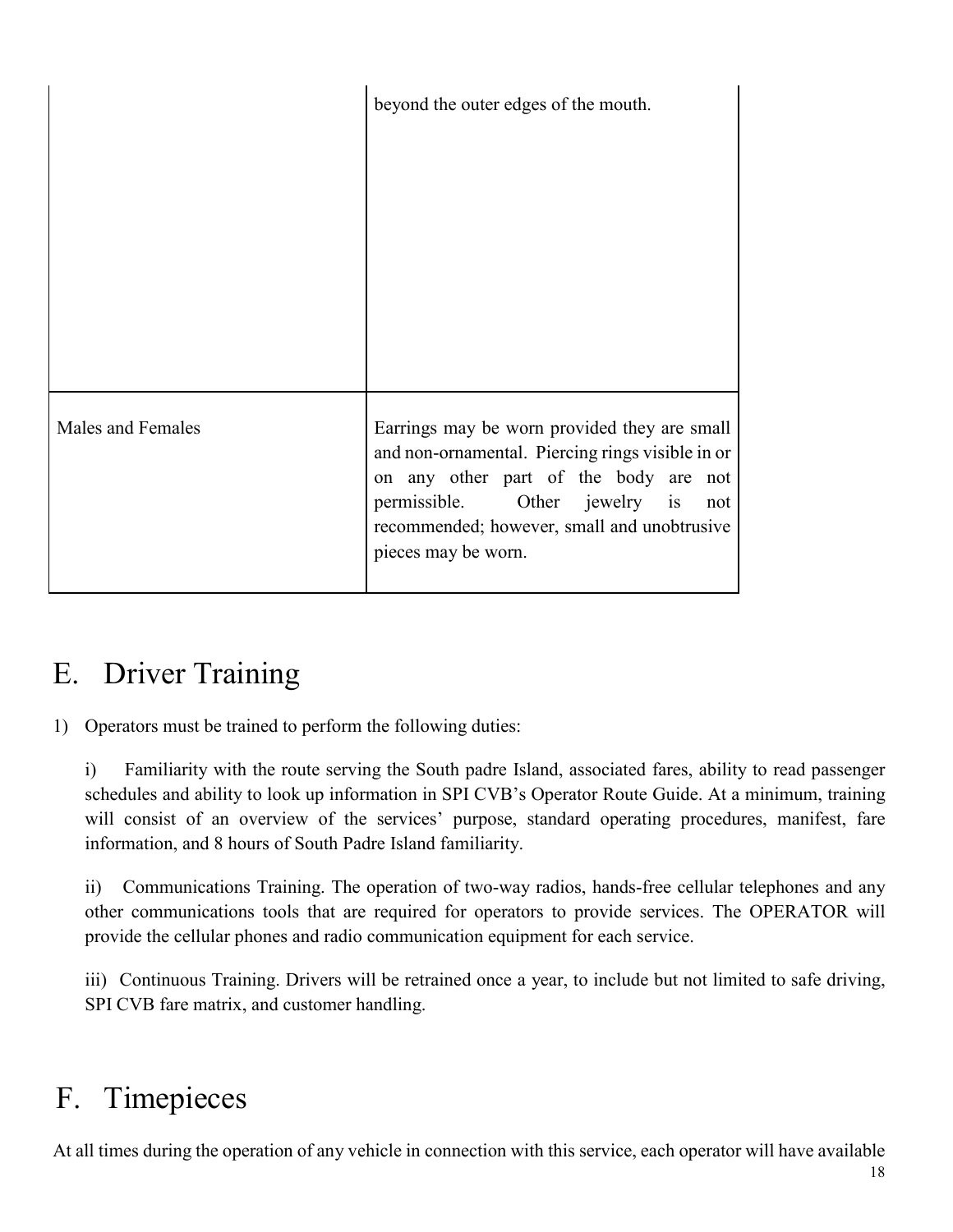and in clear sight an accurate timepiece reflecting official SPI CVB time, as reflected by the SPI CVB.

# G. Communication Equipment, Repair, Maintenance and Service Call

1.) Communication equipment including, but not limited to, two-way radios, cellular phones and any other devices that are applicable to this service and the operation of the van, are the sole responsibility of the OPERATOR, unless provisions are made by SPI CVB to provide equipment.

2.) The OPERATOR will be responsible for all maintenance, repairs and replacement of equipment to ensure proper operation of Services.

## H. Cellular Phones and Radio Equipment

1.) The OPERATOR shall provide cellular phones and Radio Equipment as needed for trip booking and communication while conducting business operations. Bluetooth connectivity is preferred to ensure driver and passenger safety.

2.) The OPERATOR shall be responsible for the purchase and maintenance of all authorized cellular phones and for the selection of the cellular phone service provider used by services. Radio equipment is the responsibility of the OPERATOR.

### **23. VEHICLE REQUIREMENTS**

A. The SPI CVB shall provide vehicles for Services as specified. The OPERATOR is responsible for: maintenance and repair of the vehicles, maintaining the physical appearance, ensuring the vehicle continues to operate and function as designed.

B. The OPERATOR, at a minimum, shall have available a minimum of two vehicles at all times to provide Services during operating hours.

### **24. REPORTING AND REQUIREMENTS**

### A. Reports

1.) Each Operator will turn in a completed manifest at the end of each shift. The manifest will indicate all passengers' names, origins, time of pick-up, destinations, and times of drop-off, no show (if applicable), denials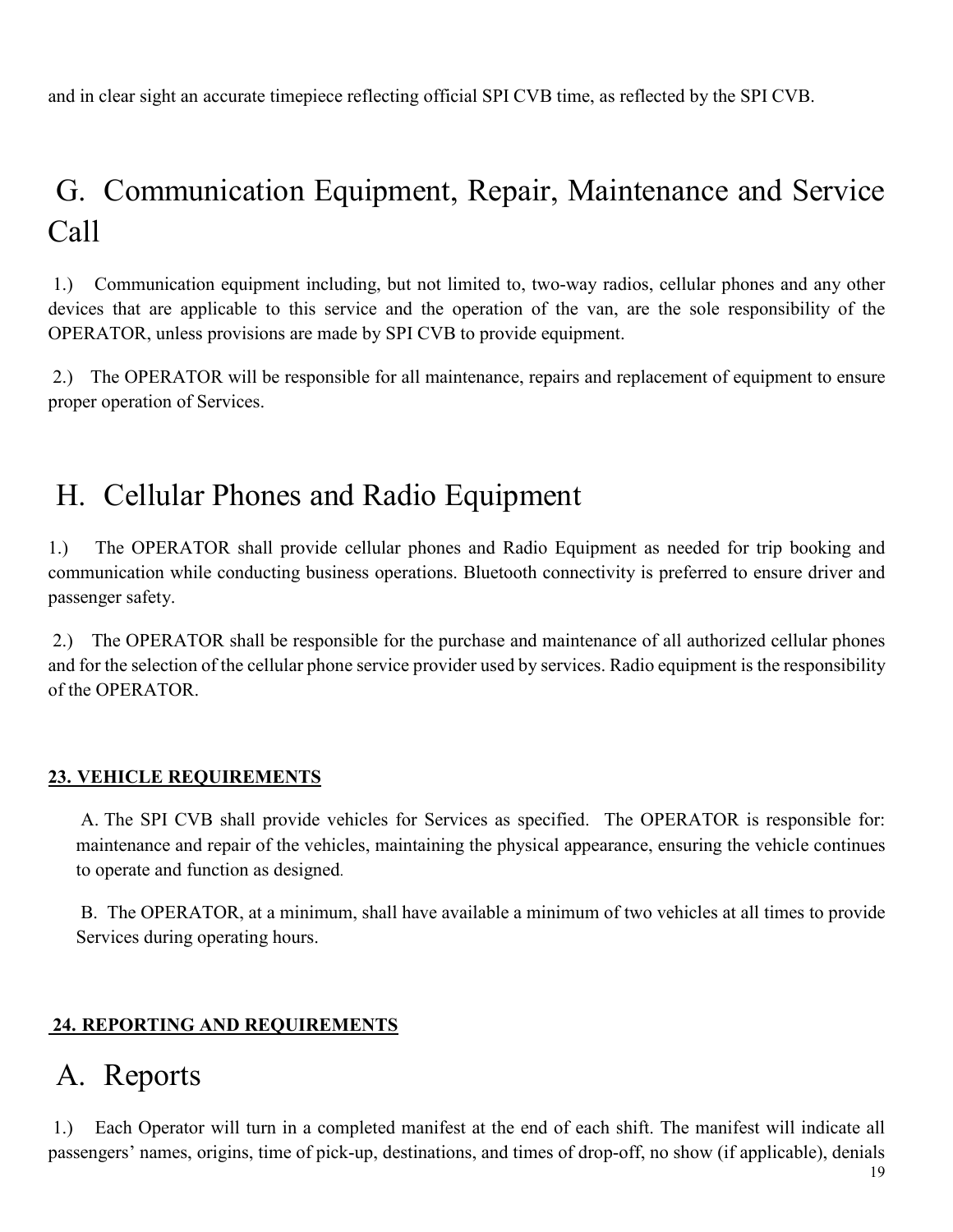and missed trip, if any. Any gaps in the manifest that are not explained will result in a deduction from the monthly bill from the OPERATOR. Gaps in service resulting from vehicle breakdowns or other failure to deliver service, or to be available to deliver service, will also be deducted from the invoice.

2.) The manifests will be maintained by the OPERATOR in compliance with SPI CVB's relevant records retention guidelines.

3.) Monthly reports will be provided to SPI CVB. These reports will include, but not necessarily be limited, to the following:

i) Performance Reports. Each month, by the end of the fifth business day, service performance reports and other data, as specified by SPI CVB, will be delivered, either by US Postal Service, Fax or electronic mail. The data will provide documentation of daily operational information, service provided and activity levels. The data and report formats will be approved by SPI CVB.

ii) Emergency/Special Reports. In the event of an accident, SPI CVB OPERATOR's central dispatch is to be immediately notified by radio. In the event of any and all disruptions to service, radio notification will be made immediately.

iii) Monthly Revenue Reporting. Total revenue collected for Services will be noted in the appropriate reporting format as approved by SPI CVB. The actual revenue will not be returned to SPI CVB but credited on the monthly bill. Cash boxes will be emptied daily and all cash/electronic receipts reconciled with each driver's manifest. SPI CVB reserves the right to review and audit reconciliation records at any time.

iv) Maintenance Reports. A maintenance report will be kept on each vehicle used for Services and will include, at the least, preventative and maintenance functions including warranty work and other relevant maintenance information. This report will also include all road calls for each vehicle, breakdowns, out-of-service information such as the vehicle and days out of service for a given reason, warranty issues and equipment failure.

4.) At a minimum, the OPERATOR will provide by zone and by hour: ridership information, no show information, cancellation information, trip denial information, and mileage reports to SPI CVB on a weekly basis, submitting the reports no later than Tuesday of the following week. SPI CVB may request additional reports from the OPERATOR at any time.

# B. Accident/Incident Reporting

1.) All accidents and incidents will be reported to the specified SPI CVB personnel immediately and a written report will be faxed to SPI CVB within twenty-four hours of the event. The report will be provided for the following events:

i) Collisions between a vehicle and another vehicle, person or object.

ii) Passenger accidents, including falls while passengers are entering, occupying or exiting the vehicle.

iii) Disturbances, ejections (requesting the rider to disembark due to disruptive behavior), fainting, sickness, deaths or assaults.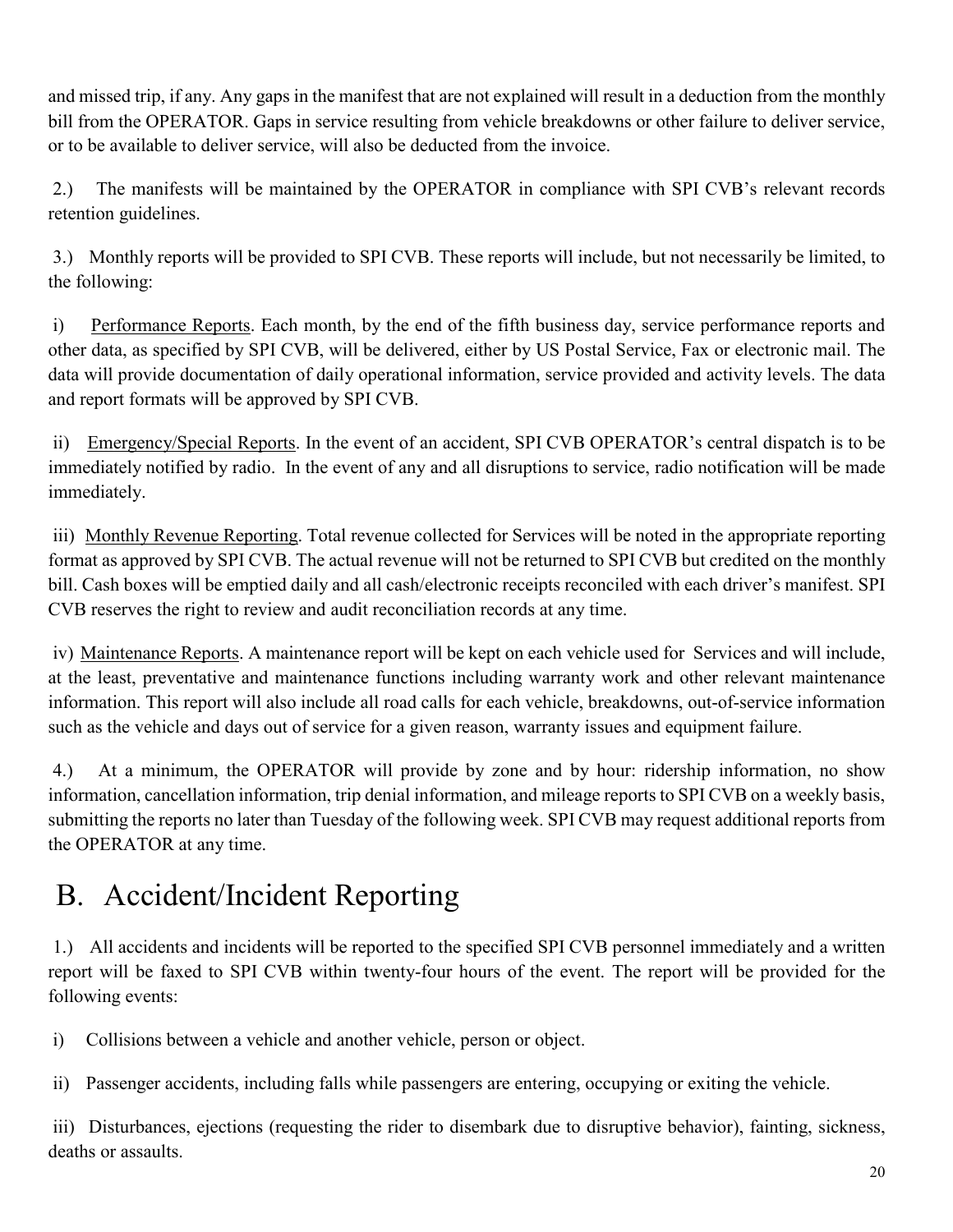iv) Accidents that the operator witnesses.

v) Vandalism to the vehicle while in service.

vi) Passenger complaints of injury or property damage or other circumstances likely to arise in the filing of claims against OPERATOR or SPI CVB.

vii) Any passenger, driver, supervisor and service complaint that arises from an accident. If the accident/incident involves injuries or extensive property damage, SPI CVB will be notified immediately.

viii) SPI CVB reserves the right to require immediate written reports on accidents and incidents deemed emergencies by SPI CVB.

### **25. OPERATOR'S RESPONSIBILITIES**

1) The OPERATOR will be responsible for the professional quality, availability and coordination of all services furnished. All specified services will be provided in a safe, courteous and reliable manner. SPI CVB may monitor these services, from time to time, by riding Services vehicles, with or without prior notice.

2) OPERATOR will be responsible for the prevention of fraudulent practices by their employees, agents, drivers or any other person acting under its control or direction in the performance of services pursuant to this contract. The term "fraudulent practices" will mean any deception or misrepresentation of fact. Such practices include, but are not limited to:

i) Unauthorized dealings in tampering with or entering falsified information on documents related to the provision of service;

- ii) Allowing ineligible drivers to transport customers;
- iii) Transportation of unauthorized persons; and
- iv) Allowing operators to collect other than the appropriate fare.

3) The OPERATOR will be responsible for the prevention of fraudulent practices related to the verification and validity of actual trips taken, trip origins, trip destinations, vehicle odometer reading and/or additional written instructions issued by SPI CVB. Documented instances of any item stated above will result in nonpayment for associated services and if fraudulent activity is verified, SPI CVB may prosecute to the full extent of the law.

4) In the event that the OPERATOR, an employee, agent, driver or any other person acting at the direction of the OPERATOR in performance of services under this contract is investigated for fraudulent practices by SPI CVB, or by any law enforcement agency with jurisdiction to conduct such an investigation, SPI CVB retains the right to suspend service and have suspended the individual(s) involved until the matter is resolved. SPI CVB may also exercise this right, if any information containing allegations of fraud against said persons is filed with a grand jury or a citation or charge(s) is issued to any such person.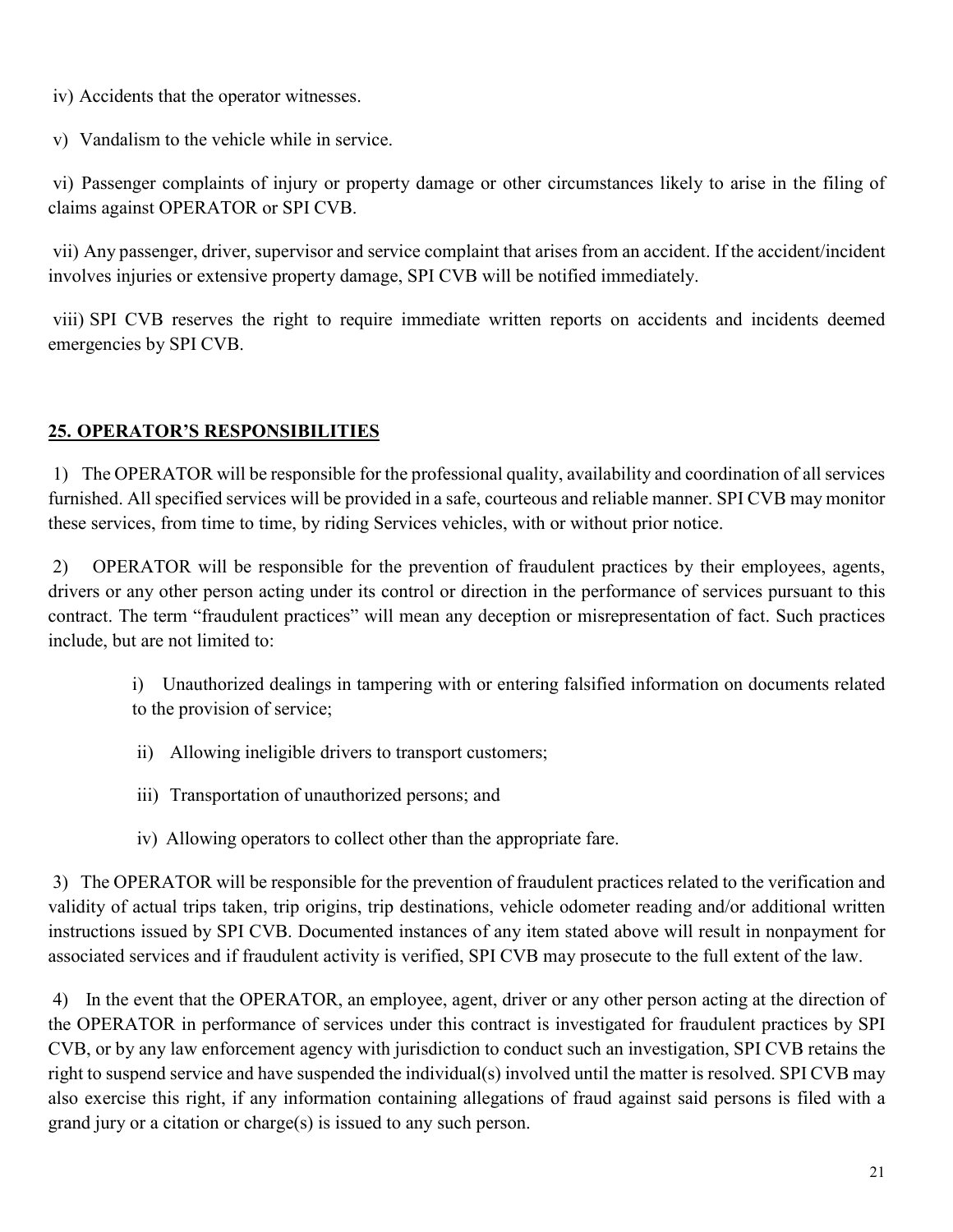### **26. COMPLAINT RECORDING AND RESPONSE**

1) All oral and written complaints sent to OPERATOR by SPI CVB will be answered in writing within five working days or by date(s) specified by SPI CVB. All complaints, concerns, suggestions or commendations concerning Services will be thoroughly investigated. Corrective action, where appropriate, will be taken within seven business days of receipts by the OPERATOR.

2) All responses must be documented and forwarded to SPI CVB. More serious complaints, such as those involving safety issues, or sexual misconduct will require the immediate action of the OPERATOR.

3) The minimum information required by the OPERATOR for complaint response will include but is not limited to: the operator's name, pertinent investigation information, investigator's conclusion, investigator's name and title, and their supervisor's name.

### **27. LOST AND FOUND**

Lost articles found must be tagged with the day and date, OPERATOR's name, driver's name, patron's name (if known), and be forwarded to SPI CVB's lost and found location within 24 hours.

### **28. OPERATIONS AS SPI CVB**

OPERATOR will, at all times, operate Services under the name of "The Surf" or such other name as SPI CVB may specify. This does not, in any way, change the status of the OPERATOR as an Independent OPERATOR.

### **29. OPERATORS MINIMUM WAGE RATES AND INCENTIVE PROGRAMS**

All persons employed as operators for performance of this contract or any subcontract hereunder, shall be paid not less than \$10.00/hour while in training. The minimum wage standard imposed is a minimum and the OPERATOR is required to employ a systematic evaluation program and benefit package designed to encourage retention of well qualified and good performing operators for the duration of the contract. Toward this end, the OPERATOR shall establish progressive wage increases beyond the training level and offer such increases to employees who successfully graduate from the training program.

### **30. PERSONNEL POLICIES**

OPERATOR's substance abuse policy and test program will conform to the Department of Transportation's (DOT) and Federal Transit Administration's (FTA) requirements. All drug tests will be accomplished in a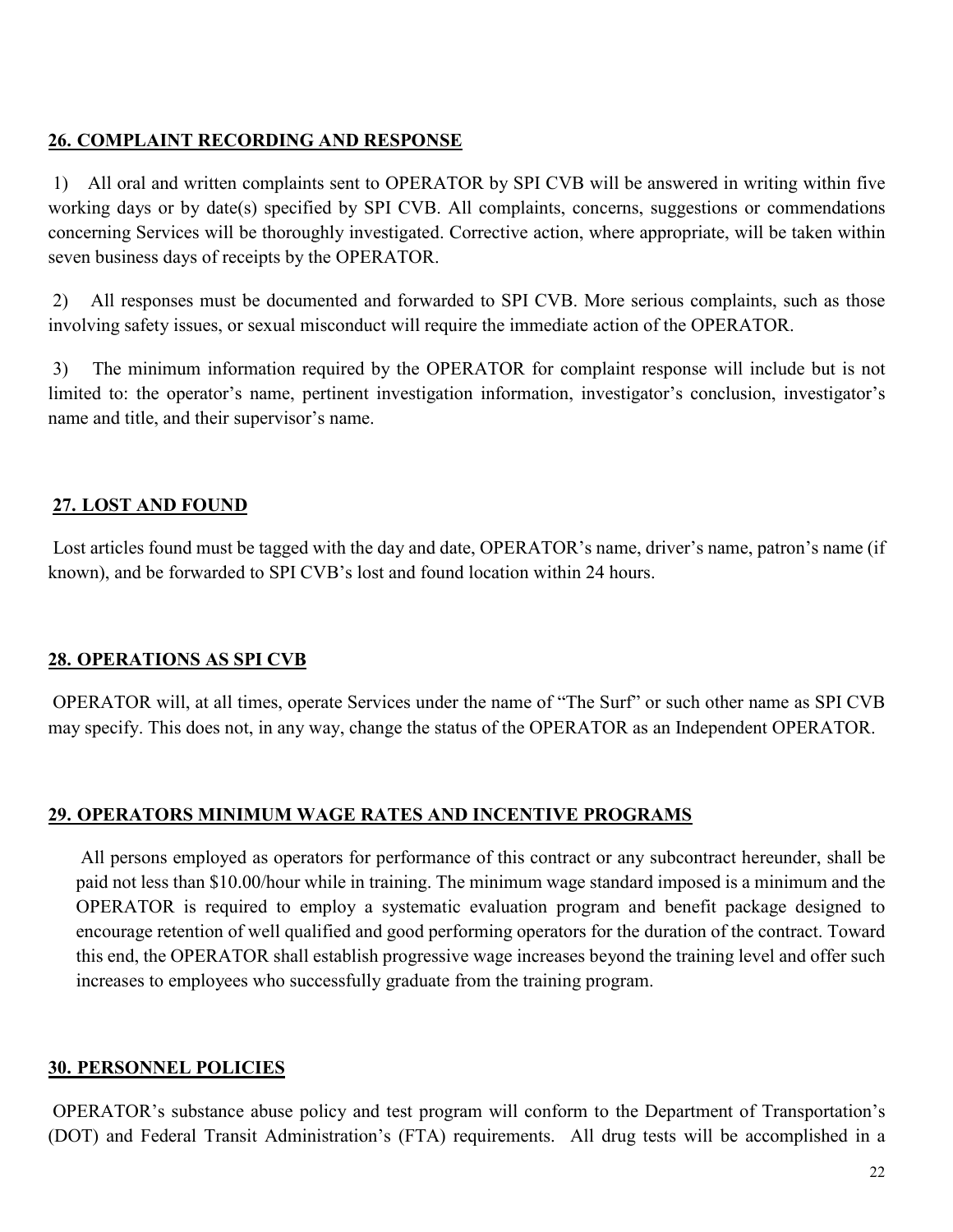National Institute of Drug Abuse (NIDA)-certified laboratory.

### **31. SPI CVB SUPERVISORS**

SPI CVB employees will monitor the service and OPERATOR compliance. The duties of these supervisors include, but are not limited to, on-street monitoring of drivers and vehicles, inspection of vehicles, inspection of driver courtesy, and monitoring any activities that may result in substandard performance or noncompliance with the contract.

SPI CVB supervisors will have access to personnel, vehicles and records including interviewing personnel regarding the contract at all times. OPERATOR will be required to board SPI CVB staff, upon request and identification, at any time.

### **32. COOPERATION WITH SPI CVB**

The OPERATOR will ensure that all staff cooperate and comply with reasonable requests by SPI CVB to distribute notices, schedules or other promotional materials to passengers in connection with Services or any other SPI CVB services or activities. The OPERATOR agrees to provide assistance to SPI CVB, at the SPI CVB's request, in monitoring the services provided.

### **33. SUBMISSION REQUIREMENTS**

A. Time and Place for Submission of Proposals

Proposals must be received by 10:00 am on **7/8/2021**. Postmarks will not be considered in judging the timeliness of submissions. Proposals may be delivered in person and left with City Secretary or mailed to:

> City of South Padre Island Attn: City Secretary's Office "Nikki Soto" 4601 Padre Blvd. South Padre Island, TX 78579

Proposers shall submit three (3) copies of the completed proposal in a sealed envelope clearly marked: Shared Ride RFP for South Padre Island. Proposers shall also submit one (1) digital copy of the proposal. Proposals that are submitted by fax will not be accepted. Late submissions will not be considered.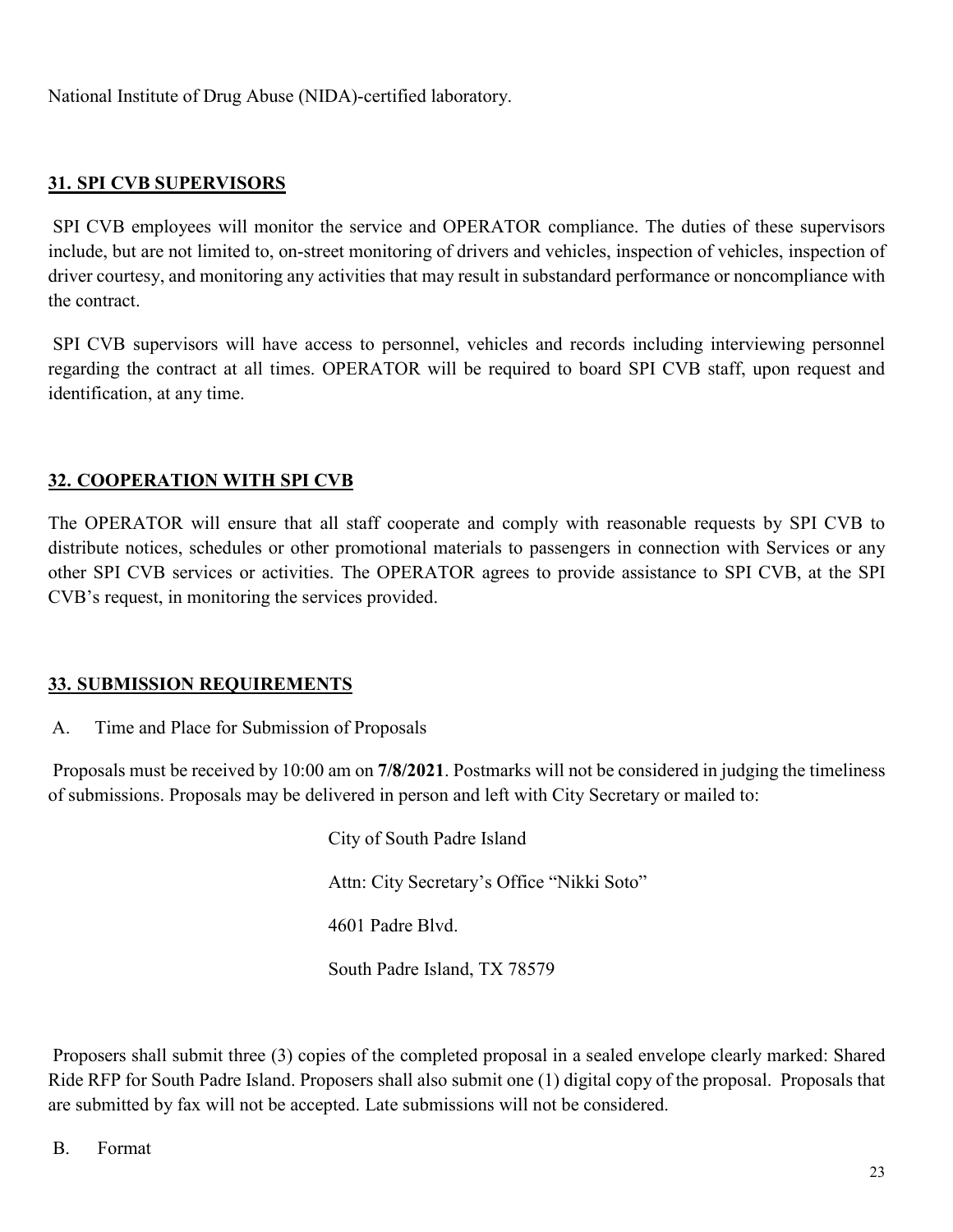Please use three- hole paper, print double-sided to the maximum extent practical and place in a three-ring binder. Please do not bind your proposal with a spiral binding, glued binding, or anything similar. You may use tabs or other separators within the document.

### C. Content

Organizations interested in responding to this RFP must submit a proposal containing the following requested information, in the order and format specified below:

- 1. Table of Contents
- 2. Introduction Letter

Submit a letter providing a description of Proposer's experience in owning and or operating an on-demand sharedride service, charter, scheduled, or pre-arranged transportation business including transportation service to and from an SPI CVB. Submission of the letter will constitute a representation by your organization that it is willing and able to perform the commitments contained in the proposal.

### 3. Documentation Submittal

Proposals must be submitted in written form describing or documenting how Proposer and proposed service meet or are best qualified to meet SPI CVB's requirements for performing shared-ride service.

Minimum Qualifications:

A statement of how the proposer meets the minimum qualifications specified in this RFP

Experience - A letter of support from an SPI CVB authority verifying experience in both operating and managing an on-demand, charter, and pre-arranged or shared-ride van service in an SPI CVB environment for a minimum of the past five (5) years.

- Organization and Experience:
- Corporation Statement

Financial Data – Attach a complete annual report, prepared in accordance with generally accepted accounting principles, reflecting the current financial position. Also include bankruptcy and pending litigation information.

· Organizational Structure - Organizational Chart identifying the members of' its complete management team (not including drivers) and outlining responsibilities and qualifications of each member including resumes indicating specific experience in an SPI CVB environment. Please include phone numbers and email addresses for proper verification. This submission should provide verifiable evidence of each management team member's relevant experience.

· SPI CVB Experience - Provide verifiable description of proposer's experience in owning and or operating an on-demand shared-ride service, charter, scheduled, or pre-arranged business in a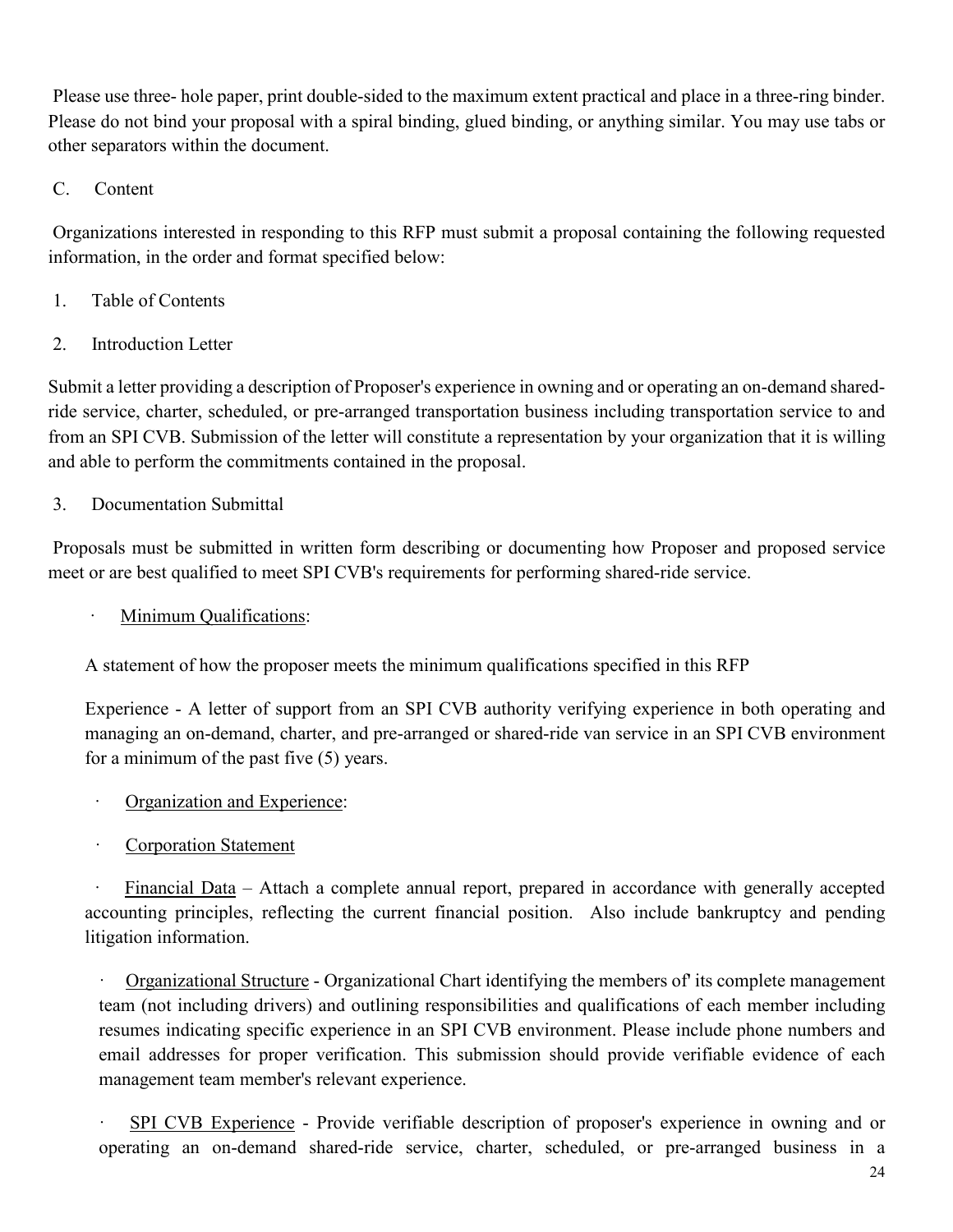transportation environment within the past five (5) years.

References - Submit names, addresses and telephone numbers of at least five (5) persons who can attest to Proposer's experience, one of which must be a current SPI ground transportation provider.

#### · Operations and Customer Service

Operations Plan - Detailed description of proposed operating hours, pick-up / drop-off procedures, handling of fares, and fleet deployment. Also include Quality Assurance Plan as described in paragraph 15.

Customer Service Plan- Description of customer service plan for operators and reservation agents. The submittal shall include a quality assurance plan including monitoring and disciplinary procedures.

Website - Description of Website for services to and from SPI CVB, outlining goals and objectives for the site including how proposer plans to reach target audience including, hotel and businesses on South Padre Island and accepting reservations using the latest technologies.

ADA Compliance Plan - Describe your ADA Disability Access plan and provide details of how your proposed service will meet federal, state and local disability access requirements.

### **IV. STANDARD TERMS AND CONDITIONS**

### **A. AWARD OF CONTRACT AND NEGOTIATIONS**

This RFP does not commit CVB to award a contract, to pay any costs in preparation of a proposal, or to contract for the goods and/or services offered. Selection shall be made of one or more offerors deemed to be fully qualified, best suited and offering the best value that meets the needs of the SPI CVB, among those submitting proposals on the basis of evaluation factors included in the RFP.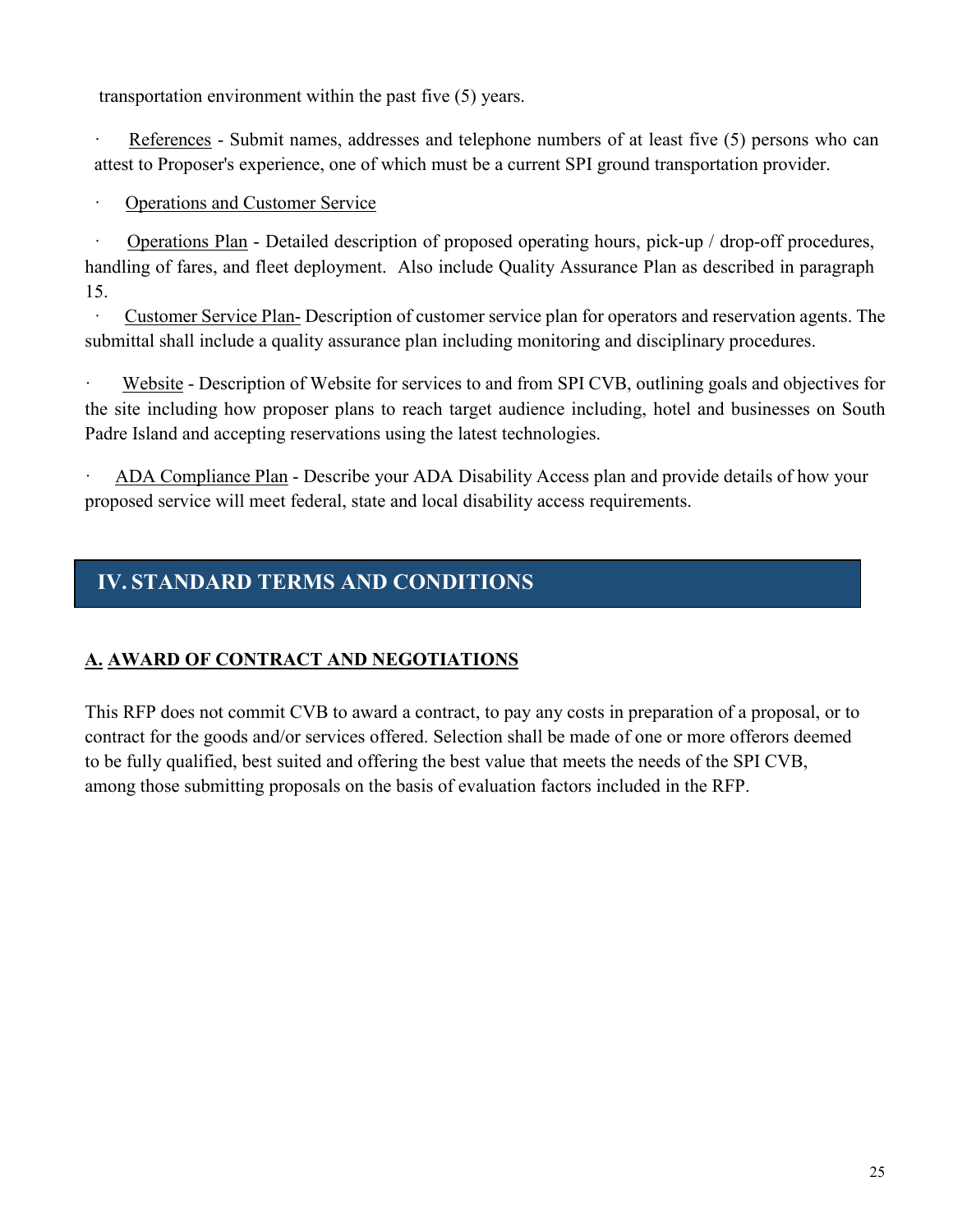CVB may pursue contract negotiations with finalist agencies of our choosing and reserve the right to negotiate concurrently or separately with competing proposers. All agency contracts will include requirements for specific service levels and measurable performance standards.

### **Only a fully executed agreement shall bind the parties.**

CVB will not furnish a statement of the reason why a particular proposal or presentation was not deemed to be the most advantageous. At any time during the negotiations, CVB may terminate all negotiations and re-advertise the requirement. The reason for such termination shall be made part of the file. The award document shall be a signed contract incorporated by reference all the requirements, terms and conditions of the RFP and the Contractor's proposal as negotiated.

### **B. DISCLOSURE**

CVB specifically disclaims any warranty or accuracy of the information included herein. It is the respondent's sole responsibility to conduct their own appropriate due diligence as they see fit. The issuance of this document and receipt of information in response will not in any way cause CVB to incur liability or obligation to you or your organization, financial or otherwise.

At the due date and time there will be no disclosure of the contents of any proposal to competing proposers, and all proposals will be kept confidential during the negotiation process. Except for trade secrets and confidential information, which the firm identifies as proprietary, all proposals will be open for public inspection after the contract award.

### **C. DISCLOSURE OF INTERESTED PARTIES**

Contracting hereunder may require compliance with §2252.908 Texas Government Code/Disclosure of Interested Parties for contracts that (1) require an action or vote by the City Council before the contract may be signed; or (2) has a value of at least \$1 million.

The law provides that a governmental entity may not enter into certain contracts with a business entity unless the business entity submits a disclosure of interested parties to the governmental entity at the time the business entity submits the signed contract to the governmental entity or state agency.

The process as implemented by the Texas Ethics Commission ("TEC") is as follows:

- a.The disclosure of interested parties must be performed using the Texas Ethics Commission's electronic filing application listing each interested party of which the business entity is aware on Form 1295, obtaining a certification of filing number for this form from the TEC, and printing a copy of it to submit to the City.
- b.The copy of Form 1295 submitted to the City must be notarized and contain the unique certification number from the TEC. The form must be filed with the City pursuant to §2252.908 Texas Government Code, "at the time the business entity submits the signed contract" to the City.
- c.The City, in turn, will submit a copy of the disclosure form to the TEC not later than the 30th day after the date the City receives the disclosure of interested parties from the business entity.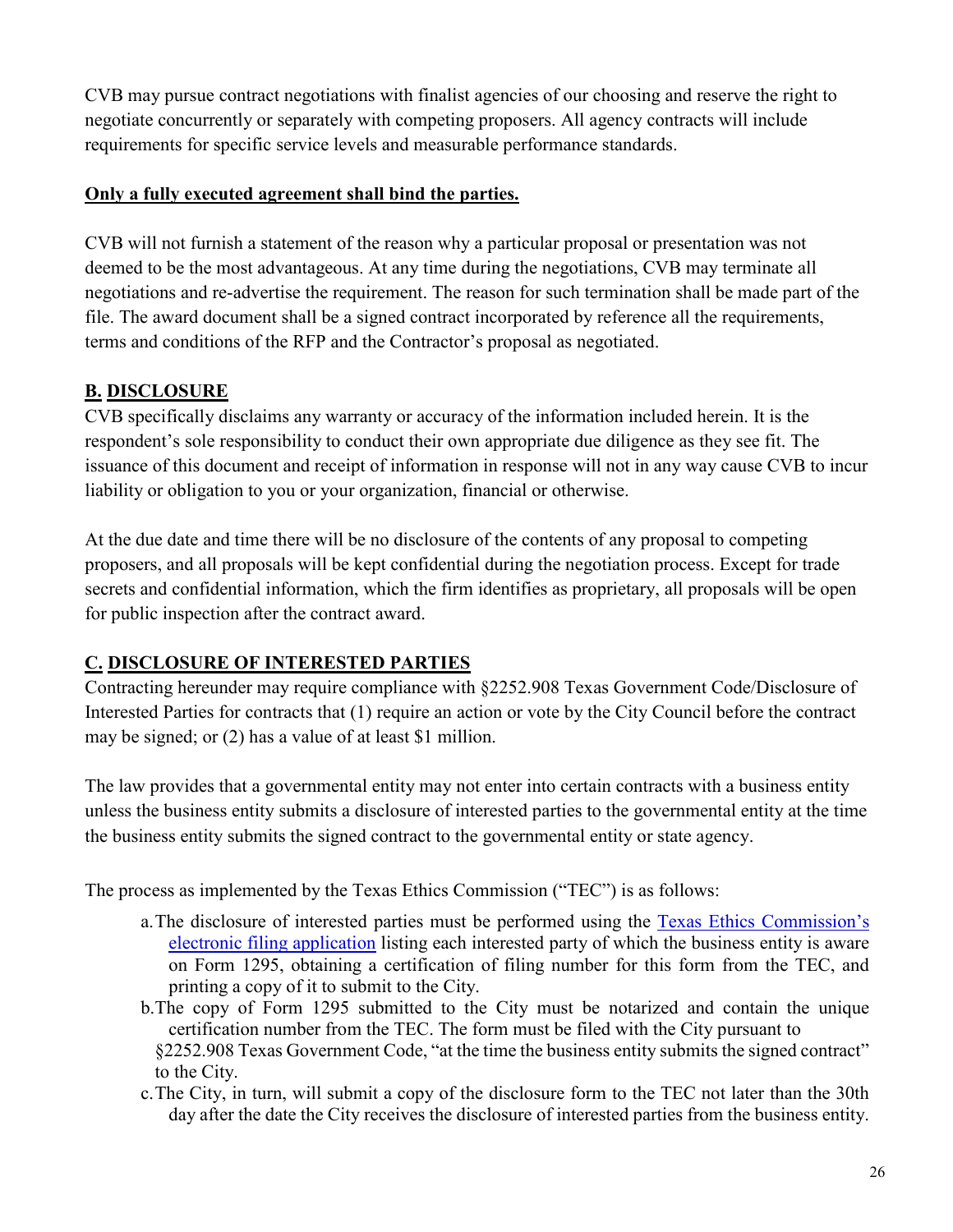### **D. MANAGEMENT**

Should there be a change in management after the due date and time, but before a contract is awarded, offeror(s) must notify the CVB immediately. This may result in further evaluation. Should a change in management occur after the contract is awarded, the contract shall be canceled unless a mutual agreement is reached with the new owner or manager to continue the contract. Any resulting contract is nontransferable by either party.

### **E. OFFEROR COMPETITION**

CVB encourages free and open competition among offerors. Whenever possible, specifications, proposal requests and conditions are designed to accomplish this objective, consistent with the necessity to satisfy the CVB's need to procure technically sound, cost-effective services.

• The offeror's signature on a proposal in response to this RFP guarantees that the prices quoted have been established without collusion and without effort to preclude CVB from obtaining the best possible scope of services.

### **F. PERSONAL INTEREST**

Offeror(s) shall comply with all applicable ordinances and with state law pertaining to conflict of interest and required disclosures, including, but not limited to, TEXAS LOCAL GOVERNMENT CODE, Chapter 171. No employee or City Council Member of the City may have any financial interest, directly or indirectly, in any proposed or existing agreement, purchase, work, sale or service, for, with or by the City. City Policy: (700.13 Conflicts of Interest, Solicitation and Acceptance of Gifts) and (1100.04 Purchasing Policy).

### **G. PRIORITY OF DOCUMENTS**

In the event there are inconsistencies between the RFP terms and conditions, scope of work or agreement terms and conditions contained herein, the latter will take precedence.

### **H. RECEIPT OF PROPOSALS**

Proposal(s) must be received by the CVB prior to the time and date specified. The mere fact that the proposal was dispatched will not be considered; the agency must ensure that the proposal is actually delivered. The time proposals are received shall be determined by the time clock at the City Hall reception area.

### **I. REIMBURSEMENTS**

There is no express or implied obligation for the CVB to reimburse responding offeror(s) for any expenses incurred in preparing proposals in response to this request and the City will not reimburse agencies for these expenses, nor will the City pay any subsequent costs associated with the provision of any additional information or presentation, or to procure a contract for these services.

### **J. REPRESENTATIONS AND RESPONSIBILITIES**

Each offeror who submits a proposal represents that:

- The proposal is based upon an understanding of the specification and requirements described in this RFP.
- Costs for developing and delivering responses to this RFP and any subsequent presentations of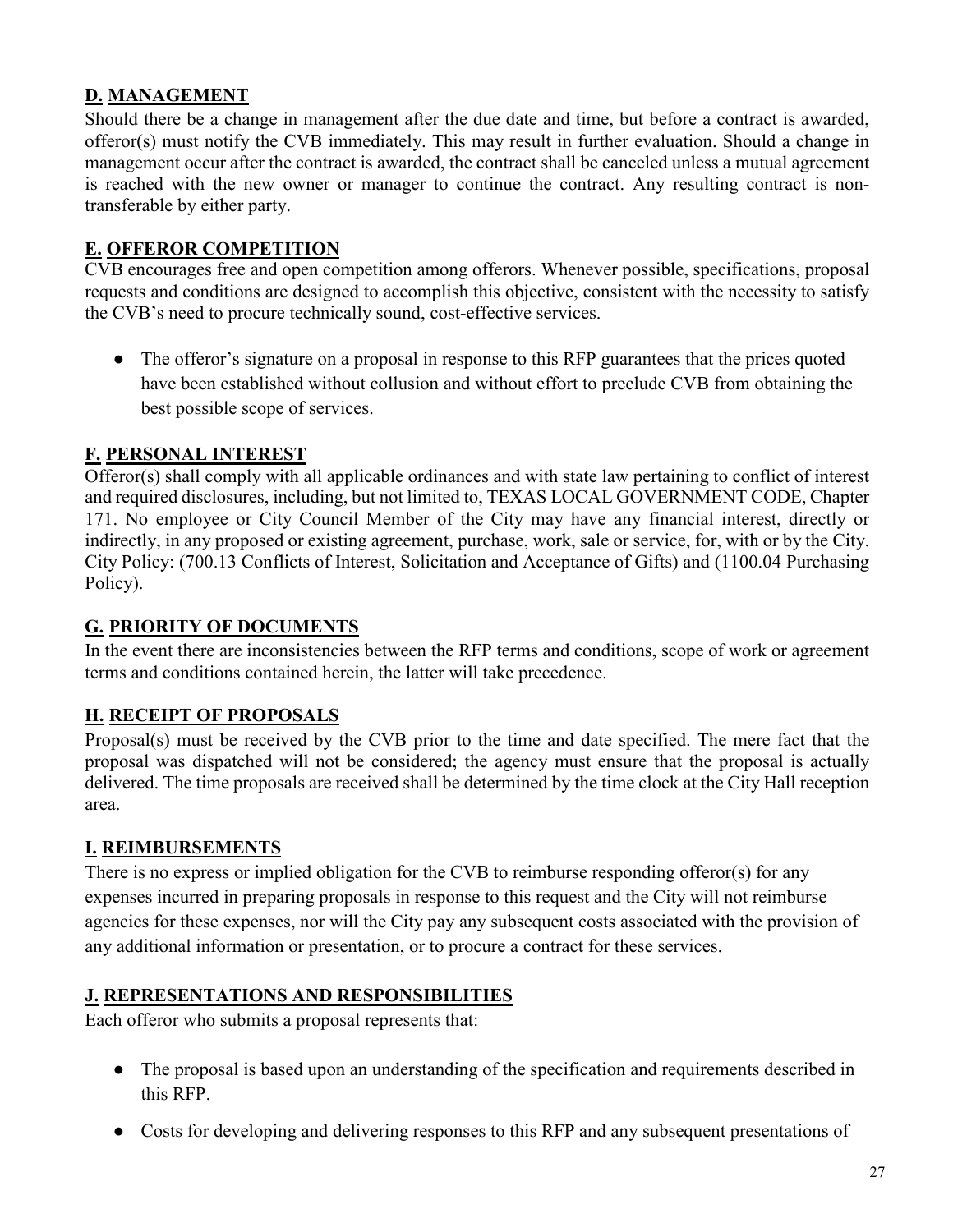the proposal as requested by South Padre Island Convention & Visitors Bureau are entirely the responsibility of the offeror. South Padre Island Convention & Visitors Bureau is not liable for any expense incurred by the offerors in the preparation and presentation of their proposals.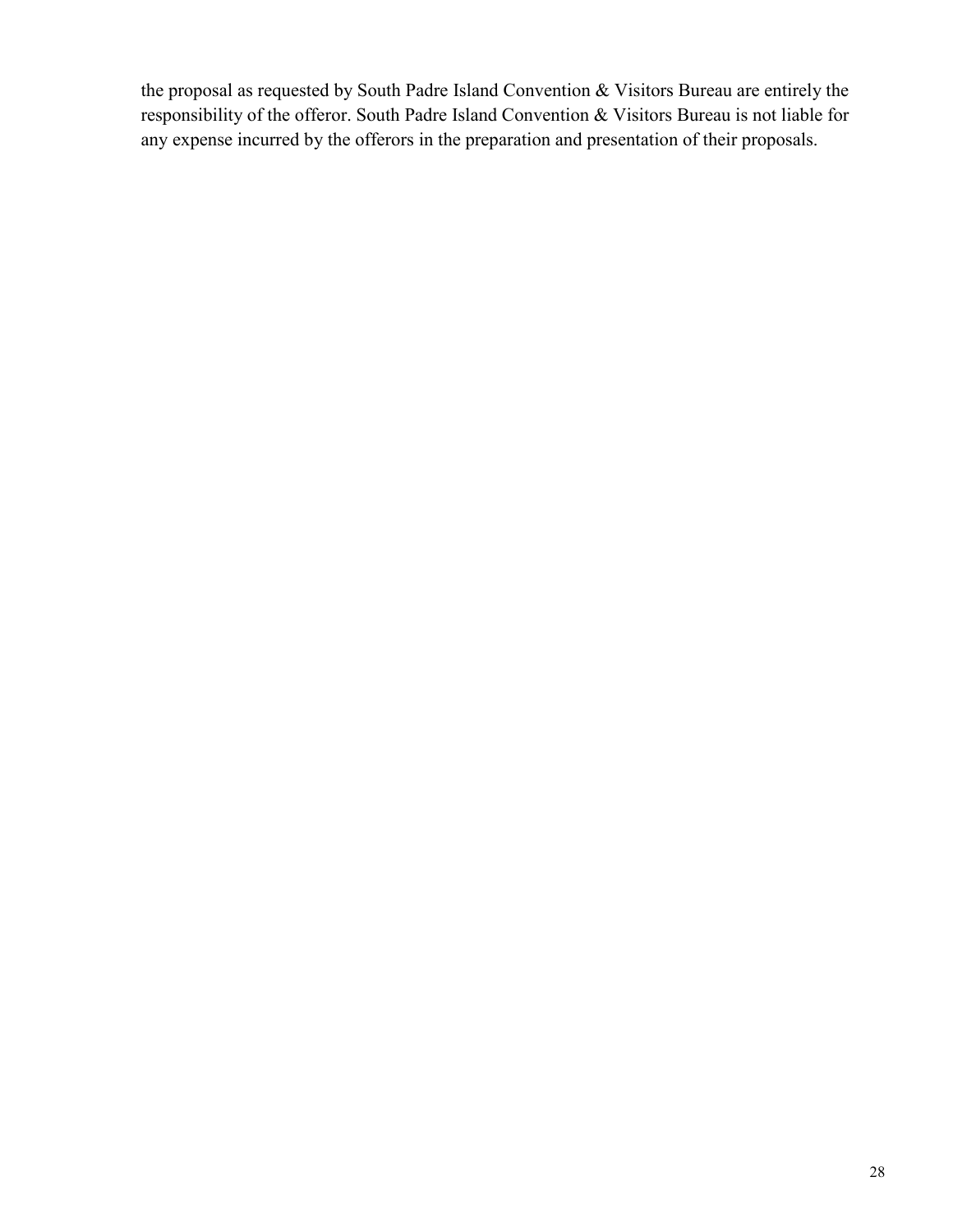- All materials submitted in response to this RFP become the property of South Padre Island Convention & Visitors Bureau and are to be appended to any formal documentation, which would further define or expand any contractual relationship between South Padre Island Convention & Visitors Bureau and offeror resulting from this RFP process.
- Offeror(s) may submit a modified proposal to replace all or any portion of a previously submitted proposal until the Deadline for receipt of proposals. South Padre Island Convention & Visitors Bureau will only consider the latest proposal submitted. Failure to submit a complete and responsive proposal shall result in automatic rejection of the proposal.
- **The proposals must be signed in ink by an individual authorized to legally bind the business submitting the proposal.**

### **K. RIGHTS RESERVED**

While the South Padre Island Convention & Visitors Bureau has every intention to award a single contract for each bid service as a result of this RFP, issuance of the RFP in no way constitutes a commitment by South Padre Island Convention & Visitors Bureau to award a contract. Upon a determination such actions would be in its best interests, South Padre Island Convention & Visitors Bureau in its sole discretion reserves the right to:

- waive any formality
- cancel or terminate this RFP
- reject any or all proposals received in response to this document
- waive any undesirable, inconsequential or inconsistent provisions of this document which would not have significant impact on any proposal not awarded, or if awarded, terminate any contract if South Padre Island Convention & Visitors Bureau determines adequate funds are not available.

### **L. SUBCONTRACTING**

The successful offeror will be the prime contractor and shall be responsible, in total, for all work of any pre-approved subcontractors. All known subcontractors must be listed in the proposal. CVB requires that all subcontractors be approved before any work being started on our behalf.

The contractor shall be responsible to CVB for the acts and omissions of all subcontractors or agents and of persons directly or indirectly employed by such subcontractors, and for the acts and omissions of persons employed directly by the contractor. Further, nothing contained within this document or any contract documents created as a result of any contract awards derived from this RFP shall create any contractual relationships between any subcontractor and CVB.

### **M. VENUE**

Any contract awarded as a result of this RFP shall be governed by and construed in accordance with the laws of the State of Texas, and is fully performable in South Padre Island, Texas, and venue for any action related to this contract will be Cameron County, Texas.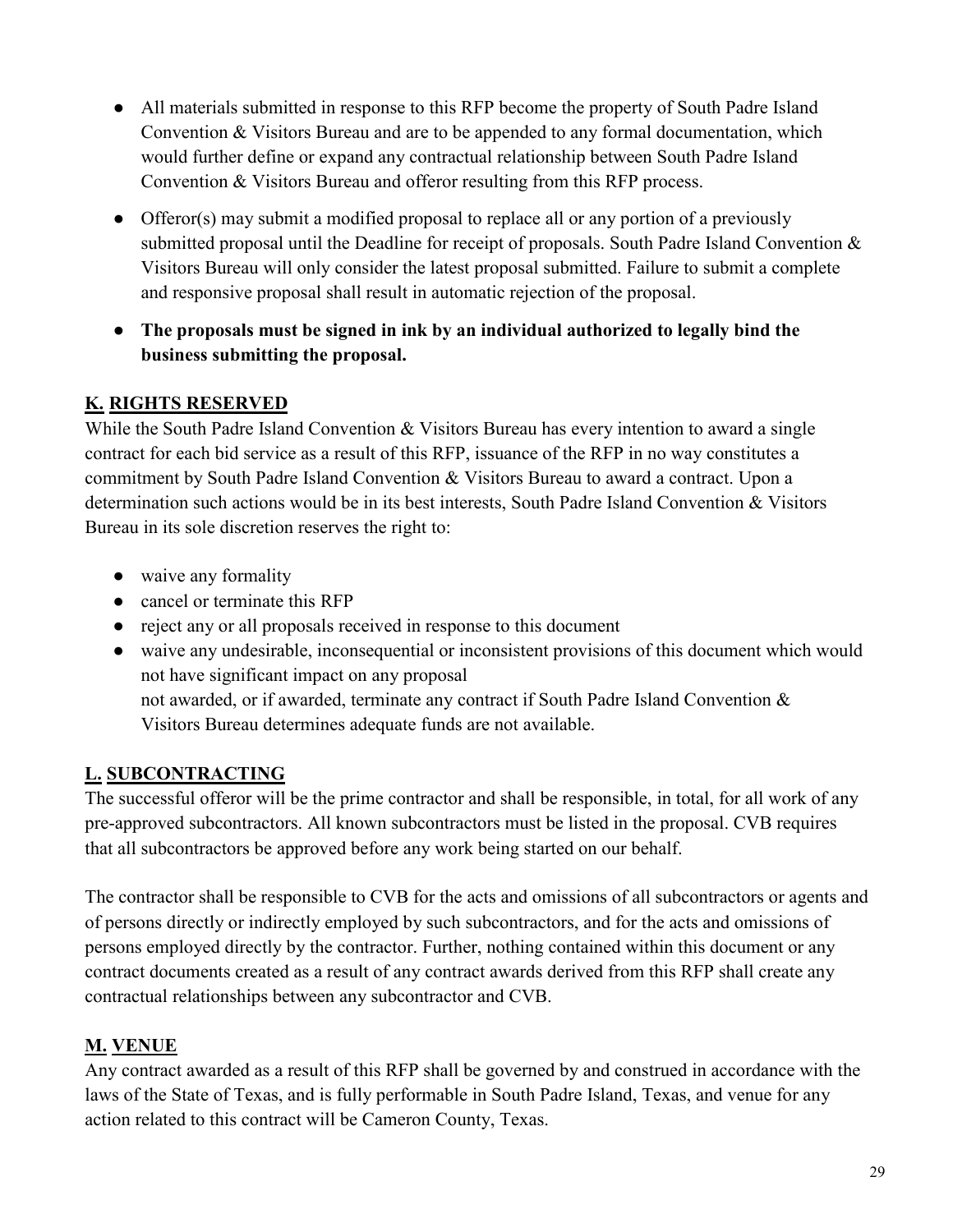### **N. WITHDRAWAL OF PROPOSALS**

A proposal may be withdrawn only by written notification. Letters of withdrawal received after the deadline for receipt of proposals will not be accepted unless the contract has been awarded to another vendor or no award has been made within ninety (90) days after the deadline for receipt of proposals. Unless withdrawn, as provided in this subsection, a proposal shall be irrevocable until the time that a contract is awarded. Proposals and/or modifications to proposals received after the deadline for receipt of proposals specified in the RFP timeline are late and shall not be considered.

### **V. SCOPE OF SERVICES**

The intent of this RFP is to secure a transportation company or companies to provide daily service from Harlingen's Valley International Airport (VIA) to lodging facilities on South Padre Island, Texas. The City of South Padre Island intends to compensate the transportation companies \$10 for each passenger transported to and from the island from VIA. The intent of this incentive is to keep prices competitive for visitors.

### **VI. SUBMISSION REQUIREMENTS**

The City will not accept oral proposals, or proposals received by telephone or FAX machine. To ensure timely and fair consideration of each response, proposals must be prepared simply and economically, providing a straightforward, concise description of the offeror's ability to meet all requirements and specifications of this RFP. Emphasis should be focused on completeness, clarity of content and responsiveness to all requirements and specifications of this RFP.

### **The proposal must be submitted in hard copy. One (1) unbound original, three (3) copies of the complete proposal, and (1) digital copy.**

The CVB requires comprehensive responses to every section within this RFP. To facilitate the review of the responses, respondents shall follow the described format. The intent of the proposal format is to expedite review and evaluation. It is not the intent to constrain offeror(s) with regard to content, but to assure that the specific requirements set forth in this RFP are addressed in a uniform manner amenable to review.

- Offeror(s) must organize proposals into sections following the format of this RFP, with tabs separating each section. Points may be subtracted for noncompliance with these specified proposal format requests.
- South Padre Island Convention & Visitors Bureau may also choose not to evaluate, may deem non-responsive, and/or may disqualify from further consideration any proposals that do not follow this RFP format, are difficult to understand, are difficult to read, or are missing any requested information.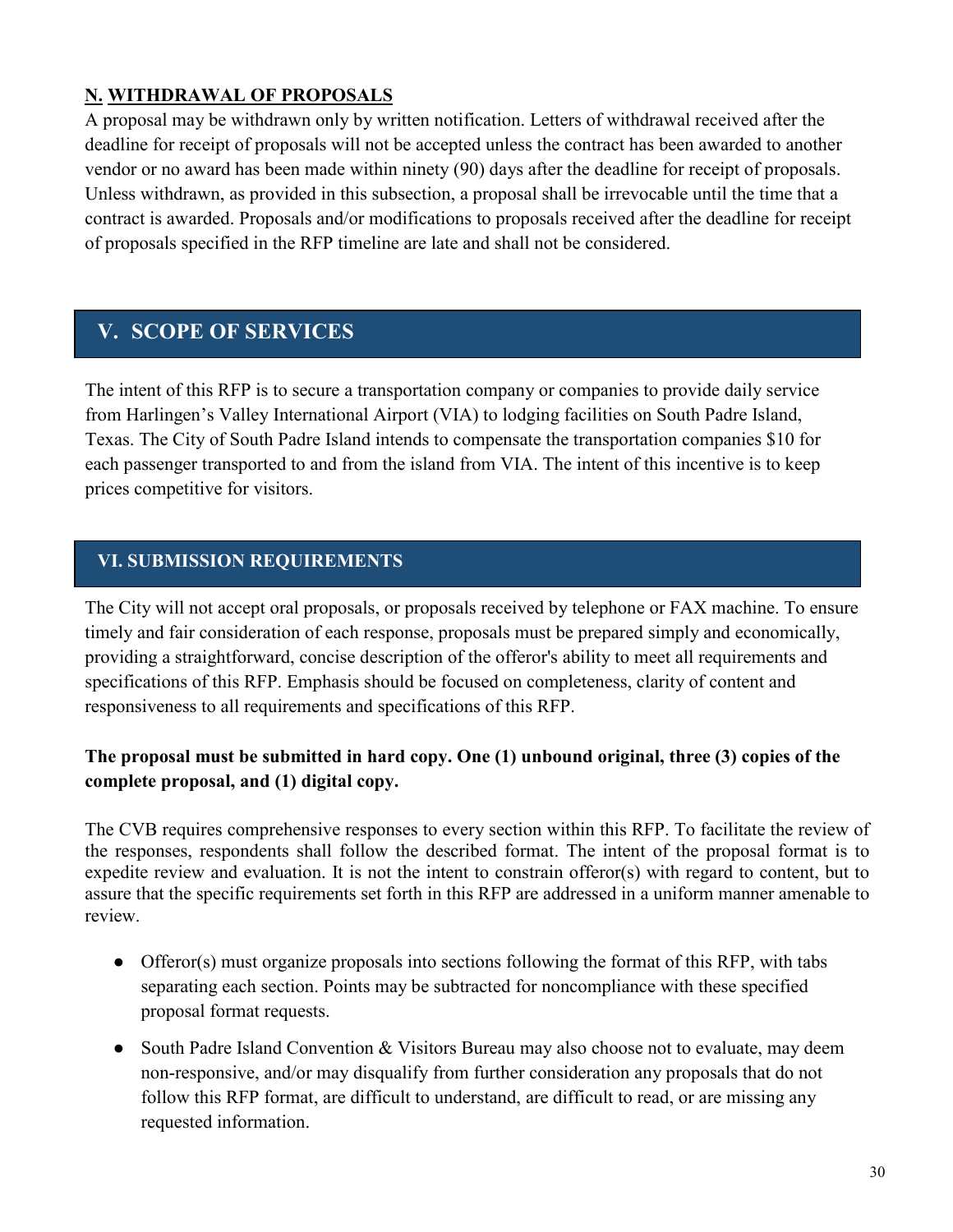### **VIII. EVALUATION AND SELECTION PROCESS**

CVB may make such investigations as deemed necessary to determine the ability of the offeror(s) to supply the scope of services and perform the services specified. CVB reserves the right to reject any proposal if the evidence submitted by, or investigation of, the offeror(s) fails to satisfy South Padre Island Convention & Visitors Bureau that the offeror(s) is properly qualified to carry out the obligations of the contract. This right includes the South Padre Island Convention & Visitors Bureau's ability to reject the proposal based on negative references.

### **A. OFFEROR(S) QUALIFICATIONS**

In determining the capabilities of an offeror to perform the services specified herein, the following informational requirements must be met by the offeror(s) and will be weighted by the South Padre Island Convention & Visitors Bureau:

● **References**: Offeror(s) shall provide a **minimum of three (3) reference**s that are using services proposed in this RFP. At a minimum, the offeror(s) shall provide the company or agency name, location where the services were provided, contact person(s), telephone number, a complete description of the service type and dates the services were provided.

South Padre Island Convention & Visitors Bureau reserves the right to use any information or additional references deemed necessary to establish the ability of the offeror(s) to perform the conditions of the contract. **Negative references may be grounds for proposal disqualification.**

- **Office Location:** While it is not a prerequisite that the offeror(s) have an office on South Padre Island, it is expected that key personnel be available for meetings on South Padre Island as needed at their own expense and available at all times via telephone and email. It is also required that the offeror(s) have a working knowledge of South Padre Island's tourism products and brand.
- **Resumes/Company Profile & Experiences:** Offeror(s) shall specify how long the individual/company submitting the proposal has been in the business of providing professional transportation services similar to those requested in this RFP.

Offeror(s) shall also include proposed staffing and organization of personnel to be assigned to this account and provide answers concerning the qualifications and experience of personnel to be assigned to this contract.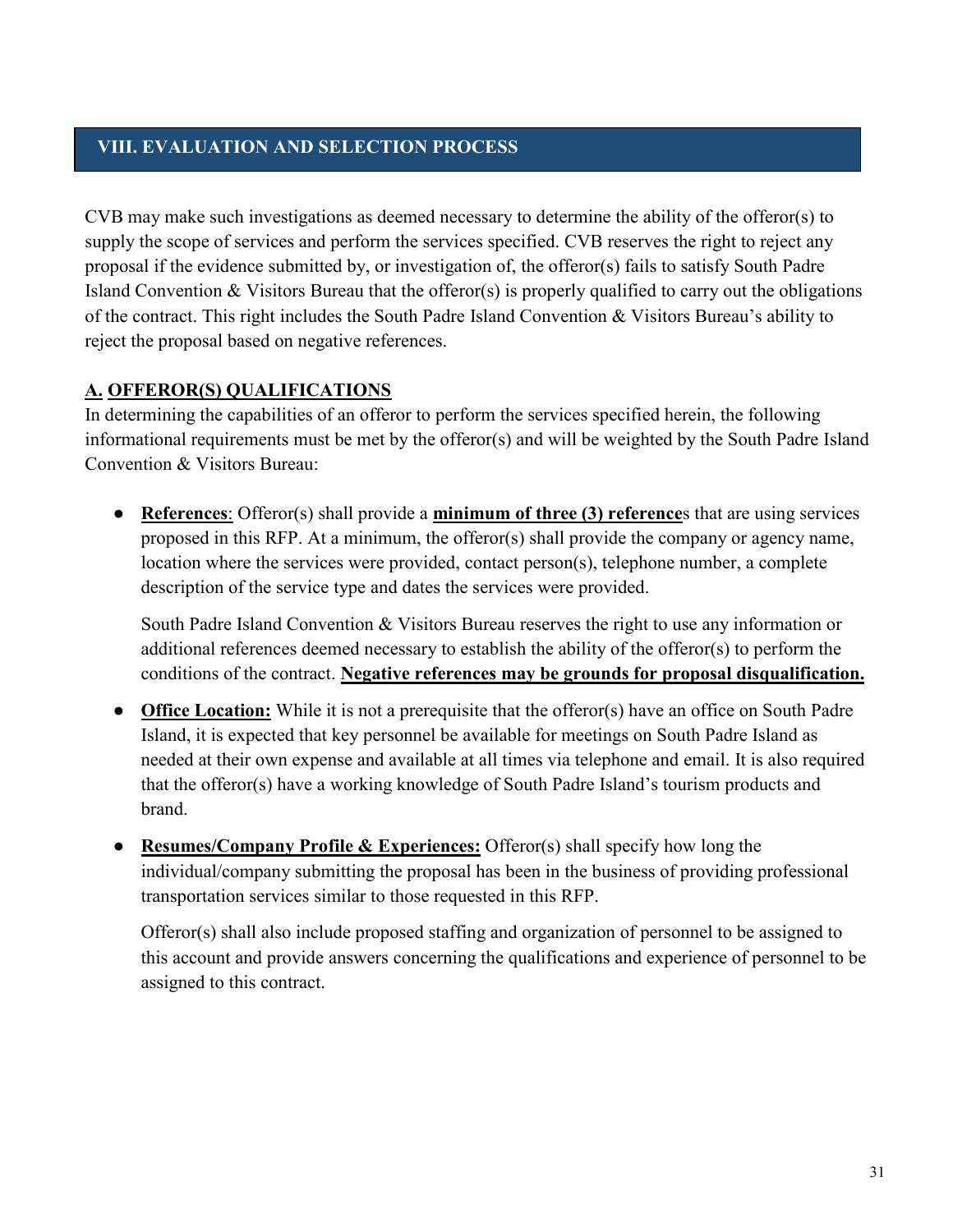- **Method of Providing Service:** Offeror(s) must provide a detailed narrative description of the specified methods the offeror(s) intends to use in order to provide the services needed as described in this RFP.
- **Scope of Services:** Information is desired as to client reporting methods and possible use of subcontractors.

### **B. METHOD OF SELECTION**

The evaluation committee will separate proposals into "responsive" and "non-responsive" proposals. Non-responsive proposals will be eliminated from further consideration.

- Any proposal that fails to achieve a passing score for any part/section for which a passing score is indicated will be disqualified from further consideration.
- The evaluation committee will evaluate the remaining proposals in a two-stage process.
	- Stage one will consist of a scored process based on the submitted proposals as described in Section C. If the first and second top scoring proposals are within five percent scoring of each other and the third top scoring proposals are within 10 percent of the top scoring proposal, all three top scoring offerors will proceed to stage two, which will consist of an oral interview and/or on-site visit.
	- The evaluation committee reserves the right to adjust these percentages as they deem appropriate. One of the individuals participating in the stage two process must be the person designated in the proposal as the account manager.
- For each finalist, total points for written responses, as scored by the evaluation committee, and total points for the oral interview and/or on-site visit will be combined into one total. The contract will be awarded to the finalist with the highest combined total.
- Award will be based on the offeror's proposal and other items outlined in this RFP. Responses must be complete and address all the criteria listed. Information or materials presented by offerors outside the formal response or subsequent discussion/negotiation or "best and final offer," if requested, will not be considered and will have no bearing on any award. Offerors who attempt to provide information or materials outside the formal response may be found nonresponsive.
- A "best and final offer" may be requested on price/cost alone.